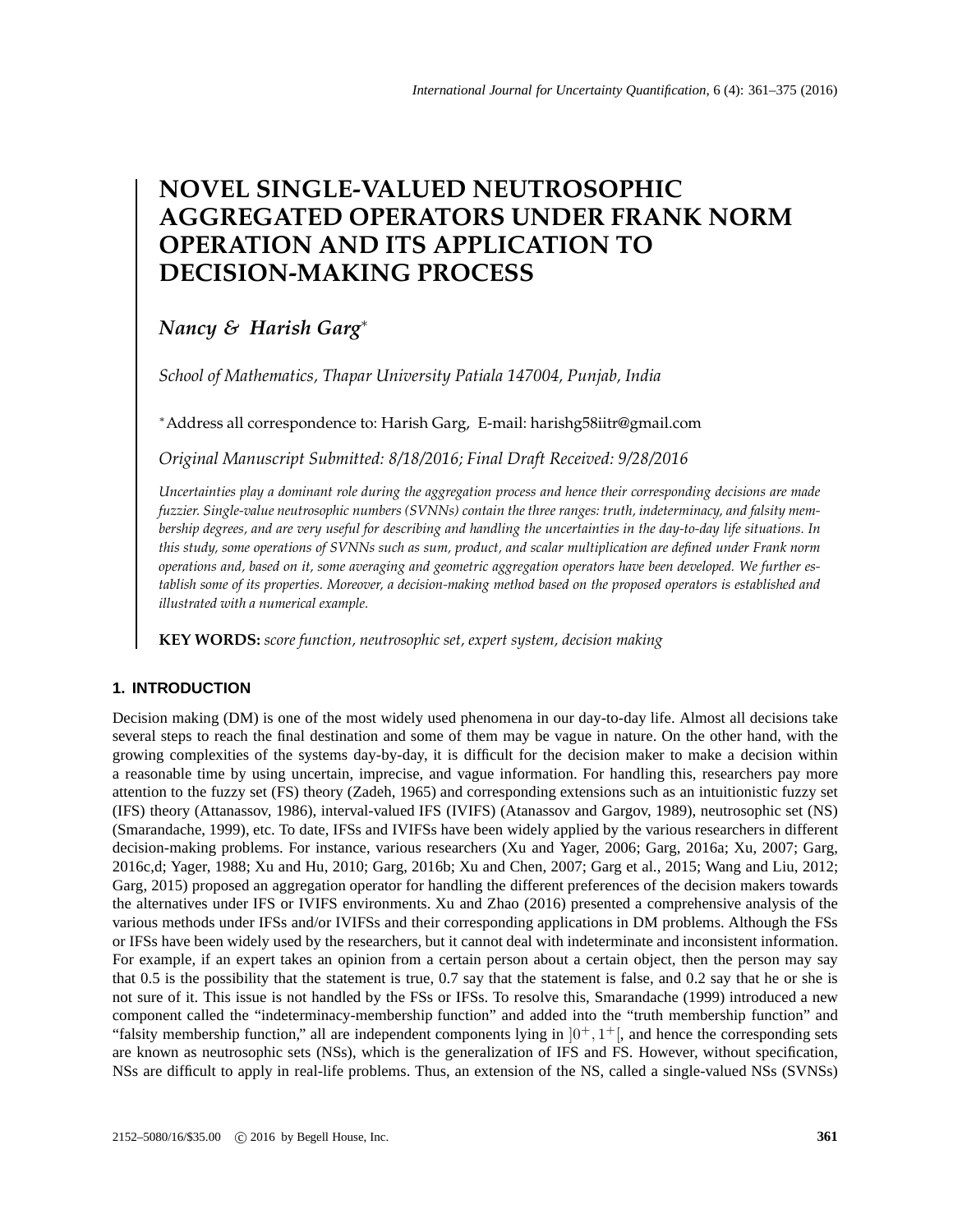and interval-valued NSs (IVNSs) were proposed by Wang et al. (2005, 2010), respectively. Majumdar and Samant (2014) and Ye (2014b) proposed an entropy and similarity measures of SVNSs and IVNSs, respectively. Ye (2013) and Broumi and Smarandache (2013) proposed a correlation coefficient of SVNS and IVNSs. Ye (2014a) and Zhang et al. (2014) proposed an aggregation operator for SVNSs and IVNSs. Later on, Peng et al. (2016) showed that some operations in Ye (2014a) may be unrealistic and hence define the novel operations and aggregation operators for MCDM problems. Rather than ranking of the sets, the various authors (Liu et al., 2014; Ye, 2015; Li et al., 2016; Liu and Shi, 2015; Tian et al., 2016; Broumi and Smarandache, 2014) have studied the aggregation operators in the NS environment by using algebraic, Einstein, Hamacher, etc., t-norm and t-conorm operations of SVNSs. Frank norms are one of the most important compatibility norm. These norms involve the parameter which provides the different choices to the decision maker during the information fusion process and hence make it more adequate to model the decision-making problems than others.

Therefore, in this paper, we present a new method to deal with fuzzy DM problems based on SVNSs under Frank norm operations. To do this, an operational law on different SVNSs and their corresponding averaging and geometric aggregation operators has been proposed. Further, a method within the multicriteria decision analysis based on these operators of SVNSs has been proposed for handling the uncertainties in the collective information. The remainder of the text has been summarized as follows. Section 2 describes the basic concepts of NSs. Section 3 introduces some averaging and geometric aggregation operators under Frank norm operations. In Section 4, an approach to DM, a practical example to validate and demonstrate the approach has been presented and compares it with the previous work. Section 5 concludes the paper.

#### **2. PRELIMINARIES**

An overview of NS and SVNS has been addressed here on the universal set X.

**Definition 2.1.** (Smarandache, 1999) A NS A in X is defined by its "truth membership function"  $(T_A(x))$ , an "indeterminacy-membership function"  $(I_A(x))$ , and a "falsity membership function"  $(F_A(x))$  where all are the subset of  $]0^-, 1^+[$  such that  $0^- \leq \sup T_A(x) + \sup T_A(x) + \sup T_A(x) \leq 3^+$  for all  $x \in X$ .

**Definition 2.2.** (Ye, 2014a) A NS A is defined by

$$
A = \{ \langle x, T_A(x), I_A(x), F_A(x) \rangle \mid x \in X \}
$$

and is called SVNS where  $T_A(x)$ ,  $I_A(x)$ ,  $F_A(x) \in [0, 1]$ . The pairs of these are called single-valued neutrosophic numbers (SVNNs) denoted by  $\alpha = \{ \langle T_A(x), I_A(x), F_A(x) \rangle \}$  or  $\alpha = \langle a, b, c \rangle$ .

To compare the different SVNNs, a comparison law has been defined as follows (Ye, 2014a):

**Definition 2.3.** For a SVNN  $\alpha$ ,  $sc(\alpha) = a - b - c$  is called the score function of  $\alpha$ . For two SVNNs  $\alpha$  and  $\beta$ , if  $\operatorname{sc}(\alpha) > \operatorname{sc}(\beta)$  then  $\alpha \succ \beta$ ;

**Definition 2.4.** The t-norms ζ and t-conorms ξ defined by  $\zeta$ , ξ :  $[0, 1]^2 \rightarrow [0, 1]$ , related by  $\xi(x, y) = 1 \zeta(1-x, 1-y), \forall x, y \in [0,1].$  Based on these norms, a generalized union and intersection for SVNNs  $\alpha_1 =$  $\langle a_1, b_1, c_2 \rangle$  and  $\alpha_2 = \langle a_2, b_2, c_2 \rangle$  are defined as  $\alpha_1 \bigcap_{\zeta, \xi} \alpha_2 = \langle \zeta(a_1, a_2), \xi(b_1, b_2), \xi(c_1, c_2) \rangle$  and  $\alpha_1 \bigcup_{\zeta, \xi} \alpha_2 =$  $\langle \xi(a_1, a_2), \zeta(b_1, b_2), \zeta(c_1, c_2)\rangle.$ 

**Definition 2.5.** (Frank triangular norm:) Frank t-norm (⊕<sub>F</sub>) and t-conorm (⊗<sub>F</sub>) are defined as (Frank,1979).

$$
x \oplus_F y = 1 - \log_{\lambda} \left( 1 + \frac{(\lambda^{1-x} - 1)(\lambda^{1-y} - 1)}{\lambda - 1} \right), \quad \lambda > 1 \quad \forall (x, y) \in [0, 1]^2,
$$
  

$$
x \otimes_F y = \log_{\lambda} \left( 1 + \frac{(\lambda^x - 1)(\lambda^y - 1)}{\lambda - 1} \right), \quad \lambda > 1 \quad \forall (x, y) \in [0, 1]^2.
$$

It has been easily verified that the Frank sum and product have the following properties:

 $\bullet$   $(x \oplus_F y) + (x \otimes_F y) = x + y$   $\bullet$   $(\partial (x \oplus_F y))/\partial x + (\partial (x \otimes_F y))/\partial x = 1$ .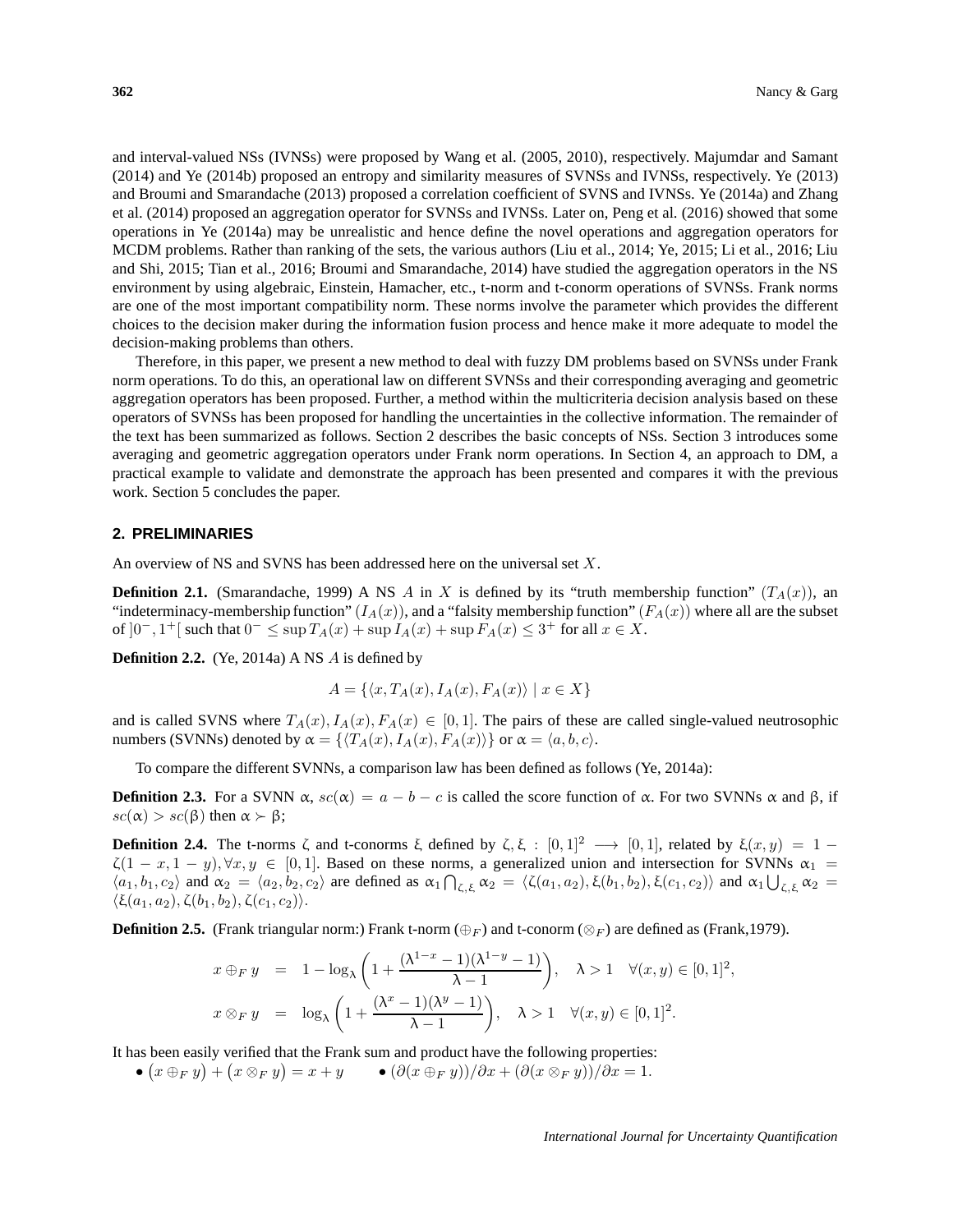**Remark 2.1.** *For some special cases of* λ*, we see that Frank operations reduces to algebraic and Lukasiewicz sum and product operations.*

- *(i)* If  $\lambda \to 1$ , then  $x \oplus_F y \equiv x + y xy$ ,  $x \otimes_F y \equiv xy$ , and hence it reduces to an algebraic sum and product *operations, respectively.*
- *(ii)* If  $\lambda \to \infty$ , then  $x \oplus_F y \equiv \min(x + y, 1)$ ,  $x \otimes_F y \equiv \max(0, x + y 1)$ , which are the Lukasiewicz sum and *product operations, respectively.*

#### **3. AGGREGATION OPERATORS FOR SVNNs**

Based on the Definition 2.5, we will establish the basic operation laws for SVNNs and their corresponding aggregation operators in this section.

**Definition 3.1.** Let  $\alpha_1 = \langle a_1, b_1, c_1 \rangle$  and  $\alpha_2 = \langle a_2, b_2, c_2 \rangle$  be two SVNNs, then the operational rules based on Frank norms are defined as follows:

$$
\alpha_1 \oplus_F \alpha_2 = \left\langle 1 - \log_{\lambda} \left( 1 + \frac{(\lambda^{1-a_1} - 1)(\lambda^{1-a_2} - 1)}{\lambda - 1} \right), \log_{\lambda} \left( 1 + \frac{(\lambda^{b_1} - 1)(\lambda^{b_2} - 1)}{\lambda - 1} \right), \log_{\lambda} \left( 1 + \frac{(\lambda^{c_1} - 1)(\lambda^{c_2} - 1)}{\lambda - 1} \right) \right\rangle, \quad \lambda > 1;
$$
  

$$
\alpha_1 \otimes_F \alpha_2 = \left\langle \log_{\lambda} \left( 1 + \frac{(\lambda^{a_1} - 1)(\lambda^{a_2} - 1)}{\lambda - 1} \right), 1 - \log_{\lambda} \left( 1 + \frac{(\lambda^{1-b_1} - 1)(\lambda^{1-b_2} - 1)}{\lambda - 1} \right), \log_{\lambda} \left( 1 + \frac{(\lambda^{1-b_1} - 1)(\lambda^{1-b_2} - 1)}{\lambda - 1} \right) \right\rangle, \quad \lambda > 1.
$$

**Theorem 3.1.** *The operations defined in Definition 3.1 for two SVNNs*  $\alpha_1$  *and*  $\alpha_2$  *are also SVNNs.* 

*Proof.* Since  $\alpha_i$ 's are SVNNs and hence  $0 \le a_i, b_i, c_i \le 1$  for  $i = 1, 2$  so

$$
\log_{\lambda}\Big(1+\frac{(\lambda^{1-1}-1)(\lambda^{1-1}-1)}{\lambda-1}\Big)\leq \log_{\lambda}\Big(1+\frac{(\lambda^{1-a_1}-1)(\lambda^{1-a_2}-1)}{\lambda-1}\Big)\leq \log_{\lambda}\Big(1+\frac{(\lambda^{1-0}-1)(\lambda^{1-0}-1)}{\lambda-1}\Big);
$$

i.e.,

$$
0 \leq \log_{\lambda} \left( 1 + \frac{(\lambda^{1-a_1} - 1)(\lambda^{1-a_2} - 1)}{\lambda - 1} \right) \leq 1.
$$

Hence

$$
0\leq 1-\log_{\lambda}\Big(1+\frac{(\lambda^{1-a_1}-1)(\lambda^{1-a_2}-1)}{\lambda-1}\Big)\leq 1.
$$

Similarly,

$$
0 \leq \log_{\lambda} \left( 1 + \frac{(\lambda^{b_1} - 1)(\lambda^{b_2} - 1)}{\lambda - 1} \right) \leq 1
$$

and

$$
0 \leq \log_{\lambda} \left( 1 + \frac{(\lambda^{c_1} - 1)(\lambda^{c_2} - 1)}{\lambda - 1} \right) \leq 1.
$$

Further,

$$
0\leq 1-\log_{\lambda}\Big(1+\frac{(\lambda^{1-a_1}-1)(\lambda^{1-a_2}-1)}{\lambda-1}\Big)+\log_{\lambda}\Big(1+\frac{(\lambda^{b_1}-1)(\lambda^{b_2}-1)}{\lambda-1}\Big)+\log_{\lambda}\Big(1+\frac{(\lambda^{c_1}-1)(\lambda^{c_2}-1)}{\lambda-1}\Big)\leq 3
$$

which indicates  $\alpha_1 \oplus_F \alpha_2$  is SVNN. Similarly, we can prove that  $\alpha_1 \otimes_F \alpha_2$  is also SVNN.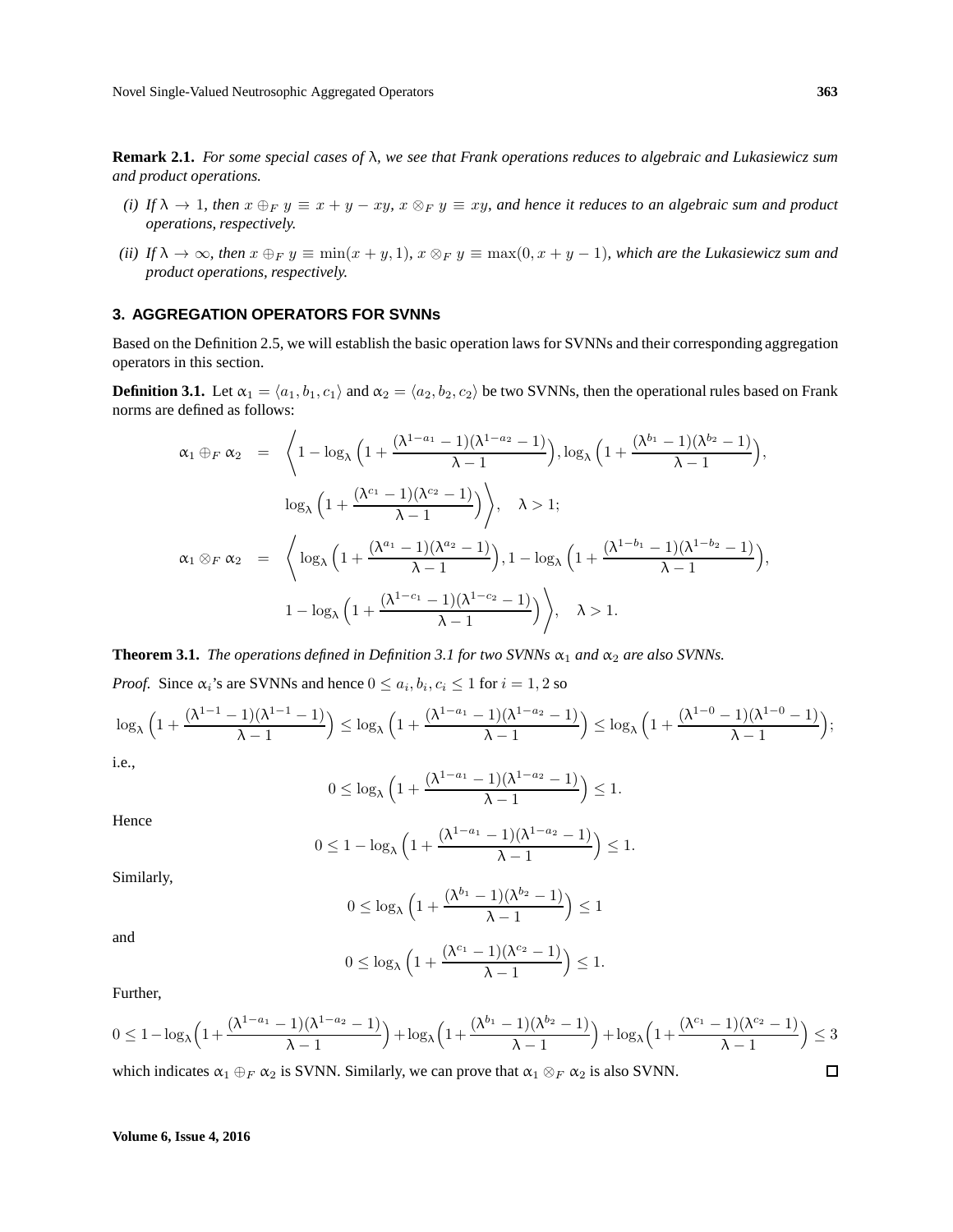**Theorem 3.2.** *Let n be any positive integer and*  $\alpha_1 = \langle a, b, c \rangle$  *is a SVNN, then* 

$$
n \cdot_F \alpha = \left\langle 1 - \log_{\lambda} \left( 1 + \frac{(\lambda^{1-a} - 1)^n}{(\lambda - 1)^{n-1}} \right), \log_{\lambda} \left( 1 + \frac{(\lambda^b - 1)^n}{(\lambda - 1)^{n-1}} \right), \log_{\lambda} \left( 1 + \frac{(\lambda^c - 1)^n}{(\lambda - 1)^{n-1}} \right) \right\rangle, \lambda > 0 \tag{1}
$$

*is also SVNN, where*  $n \cdot_F \alpha = \alpha \bigoplus_F \alpha \bigoplus_F \ldots \bigoplus_F \alpha$ .

*Proof.* We prove the results by induction on n. For  $n = 2$ , we have by Definition 3.1

$$
2 \cdot_F \alpha = \left\langle 1 - \log_{\lambda} \left( 1 + \frac{((\lambda^{1-a} - 1)^1)((\lambda^{1-a} - 1)^1)}{(\lambda - 1)} \right), \log_{\lambda} \left( 1 + \frac{((\lambda^{b} - 1)^1)((\lambda^{b} - 1)^1)}{(\lambda - 1)} \right), \log_{\lambda} \left( 1 + \frac{((\lambda^{c} - 1)^1)((\lambda^{c} - 1)^1)}{(\lambda - 1)} \right) \right\rangle
$$
  
=  $\left\langle 1 - \log_{\lambda} \left( 1 + \frac{(\lambda^{1-a} - 1)^2}{(\lambda - 1)^{2-1}} \right), \log_{\lambda} \left( 1 + \frac{(\lambda^{b} - 1)^2}{(\lambda - 1)^{2-1}} \right), \log_{\lambda} \left( 1 + \frac{(\lambda^{c} - 1)^2}{(\lambda - 1)^{2-1}} \right) \right\rangle.$ 

Thus, result holds for  $n = 2$ . Assume it holds for  $n = k$ . Now, for  $n = k + 1$ , we have to prove

$$
(k+1)\cdot_F \alpha = \left\langle 1 - \log_{\lambda} \left( 1 + \frac{(\lambda^{1-a}-1)^{k+1}}{(\lambda-1)^k} \right), \log_{\lambda} \left( 1 + \frac{(\lambda^b-1)^{k+1}}{(\lambda-1)^k} \right), \log_{\lambda} \left( 1 + \frac{(\lambda^c-1)^{k+1}}{(\lambda-1)^k} \right) \right\rangle.
$$

The left-hand side can be rewritten as  $(k + 1)\alpha = k\alpha \oplus_F \alpha$ , and based on operations defined in Definition 3.1, we have

$$
(k \cdot_F \alpha) \oplus_F \alpha = \left\langle 1 - \log_{\lambda} \left( 1 + \frac{(\lambda^{1-a} - 1)^{k}}{(\lambda - 1)^{k-1}} \right), \log_{\lambda} \left( 1 + \frac{(\lambda^{b} - 1)^{k}}{(\lambda - 1)^{k-1}} \right) \right\rangle
$$
  
\n
$$
\log_{\lambda} \left( 1 + \frac{(\lambda^{c} - 1)^{k}}{(\lambda - 1)^{k-1}} \right) \right\rangle \oplus_F (a, b, c)
$$
  
\n
$$
= \left\langle 1 - \log_{\lambda} \left( 1 + \frac{\left( \lambda^{1 - \left( 1 - \log_{\lambda} (1 + [(\lambda^{1-a} - 1)^{k}/(\lambda - 1)^{k-1}]) \right) - 1 \right) (\lambda^{1-a} - 1)}{(\lambda - 1)} \right),
$$
  
\n
$$
\log_{\lambda} \left( 1 + \frac{(\lambda^{\log_{\lambda} (1 + [(\lambda^{b} - 1)^{k}/(\lambda - 1)^{k-1}]) - 1)(\lambda^{b} - 1)}{(\lambda - 1)} \right),
$$
  
\n
$$
\log_{\lambda} \left( 1 + \frac{(\lambda^{\log_{\lambda} (1 + [(\lambda^{c} - 1)^{k}/(\lambda - 1)^{k-1}]) - 1)(\lambda^{c} - 1)}{(\lambda - 1)} \right) \right\rangle}{(\lambda - 1)}
$$
  
\n
$$
= \left\langle 1 - \log_{\lambda} \left( 1 + \frac{(\lambda^{1-a} - 1)^{k+1}}{(\lambda - 1)^{k}} \right), \log_{\lambda} \left( 1 + \frac{(\lambda^{b} - 1)^{k+1}}{(\lambda - 1)^{k}} \right), \log_{\lambda} \left( 1 + \frac{(\lambda^{c} - 1)^{k+1}}{(\lambda - 1)^{k}} \right) \right\rangle.
$$

Therefore, the result holds for  $n = k + 1$ . It can easily be verified that

$$
0 = 1 - \log_{\lambda} \left( 1 + \frac{(\lambda^{1-0} - 1)^n}{(\lambda - 1)^{n-1}} \right) \le 1 - \log_{\lambda} \left( 1 + \frac{(\lambda^{1-a} - 1)^n}{(\lambda - 1)^{n-1}} \right) \le 1 - \log_{\lambda} \left( 1 + \frac{(\lambda^{1-1} - 1)^n}{(\lambda - 1)^{n-1}} \right) = 1,
$$
  
\n
$$
0 = \log_{\lambda} \left( 1 + \frac{(\lambda^0 - 1)^n}{(\lambda - 1)^{n-1}} \right) \le \log_{\lambda} \left( 1 + \frac{(\lambda^b - 1)^n}{(\lambda - 1)^{n-1}} \right) \le \log_{\lambda} \left( 1 + \frac{(\lambda^1 - 1)^n}{(\lambda - 1)^{n-1}} \right) = 1,
$$
  
\n
$$
0 = \log_{\lambda} \left( 1 + \frac{(\lambda^0 - 1)^n}{(\lambda - 1)^{n-1}} \right) \le \log_{\lambda} \left( 1 + \frac{(\lambda^c - 1)^n}{(\lambda - 1)^{n-1}} \right) \le \log_{\lambda} \left( 1 + \frac{(\lambda^1 - 1)^n}{(\lambda - 1)^{n-1}} \right) = 1.
$$

*International Journal for Uncertainty Quantification*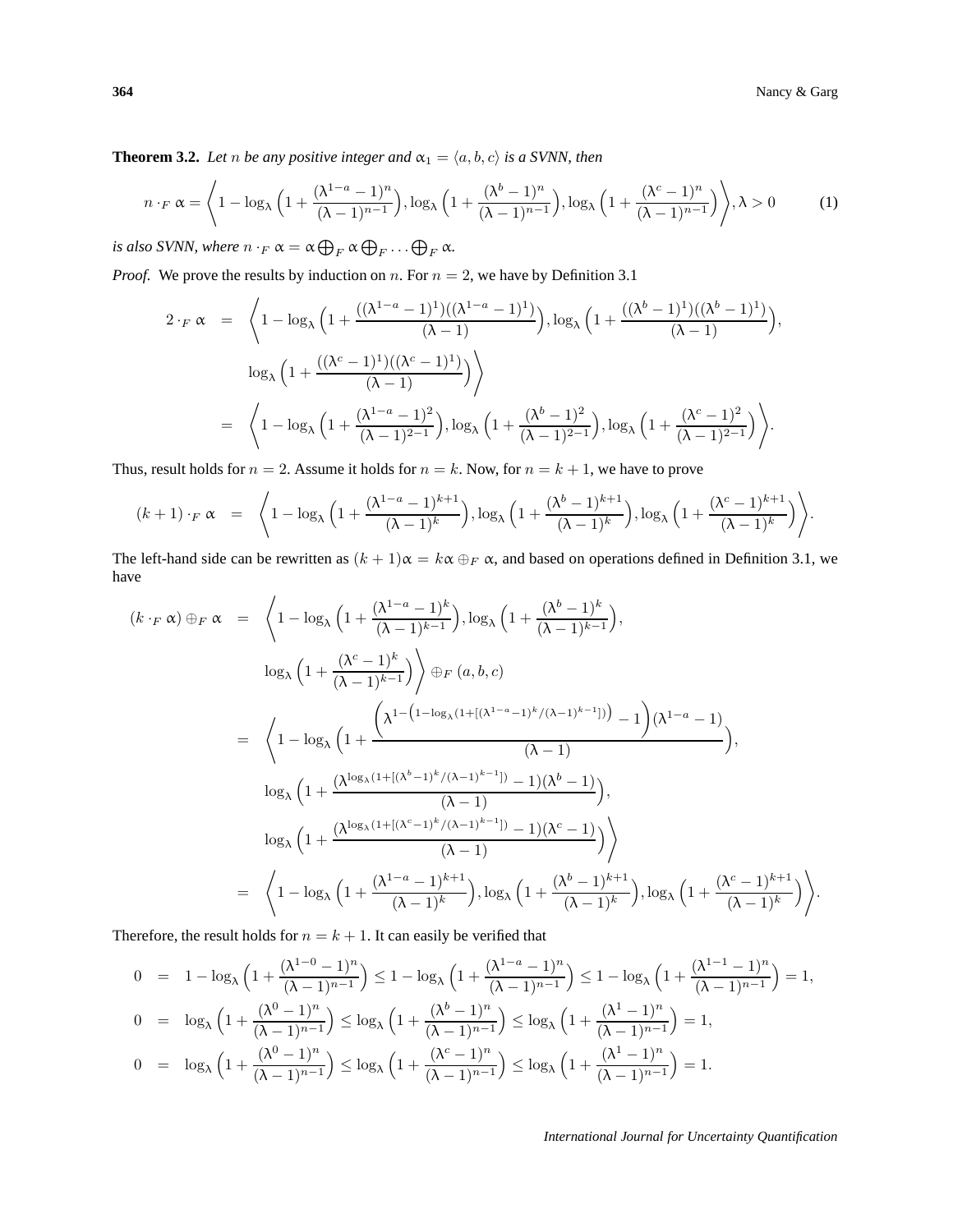Clearly,

$$
0\leq 1-\log_{\lambda}\Big(1+\frac{(\lambda^{1-a}-1)^{n}}{(\lambda-1)^{n-1}}\Big)+\log_{\lambda}\Big(1+\frac{(\lambda^{b}-1)^{n}}{(\lambda-1)^{n-1}}\Big)+\log_{\lambda}\Big(1+\frac{(\lambda^{c}-1)^{n}}{(\lambda-1)^{n-1}}\Big)\leq 3
$$

and hence  $n \cdot_F \alpha$  is SVNN.

**Theorem 3.3.** *If*  $n \in \mathbb{Z}^+$  *and*  $\alpha = \langle a, b, c \rangle$  *is SVNN, then operation*  $\alpha^n$  *defined as* 

$$
\alpha^n = \left\langle \log_{\lambda} \left( 1 + \frac{(\lambda^a - 1)^n}{(\lambda - 1)^{n-1}} \right), 1 - \log_{\lambda} \left( 1 + \frac{(\lambda^{1-b} - 1)^n}{(\lambda - 1)^{n-1}} \right), 1 - \log_{\lambda} \left( 1 + \frac{(\lambda^{1-c} - 1)^n}{(\lambda - 1)^{n-1}} \right) \right\rangle
$$

*is SVNN, where*  $\alpha^n = \alpha \otimes_F \alpha \otimes_F ... \otimes_F \alpha$ .

*Proof.* Follow from Theorem 3.2.

**Theorem 3.4.** *(Commutative law) Let*  $\alpha_i = \langle a_i, b_i, c_i \rangle (i = 1, 2)$  *be two SVNNs, then* 

- *(i)*  $\alpha_1 \oplus_F \alpha_2 = \alpha_2 \oplus_F \alpha_1$ *,*
- *(ii)*  $\alpha_1 \otimes_F \alpha_2 = \alpha_2 \otimes_F \alpha_1$ .

**Theorem 3.5.** *(Associative law) Let*  $\alpha_i = \langle a_i, b_i, c_i \rangle$  ( $i = 1, 2, 3$ ) *be two SVNNs, then* 

- *(i)*  $(\alpha_1 \oplus_F \alpha_2) \oplus_F \alpha_3 = \alpha_1 \oplus_F (\alpha_2 \oplus_F \alpha_3)$ ,
- *(ii)*  $(\alpha_1 \otimes_F \alpha_2) \otimes_F \alpha_3 = \alpha_1 \otimes_F (\alpha_2 \otimes_F \alpha_3)$ .

Theorems 3.4 and 3.5 are straightforward and we omit their proofs.

**Theorem 3.6.** If  $\alpha_i = \langle a_i, b_i, c_i \rangle (i = 1, 2)$  are two SVNNs, and  $\eta > 0$  is a real number, then

- *(i)*  $η(α_1 ⊕_F α_2) = ηα_1 ⊕_F ηα_2$ ,
- (*ii*)  $(\alpha_1 \otimes_F \alpha_2)^{\eta} = (\alpha_1)^{\eta} \otimes_F (\alpha_2)^{\eta}$ ,
- *(iii)*  $η_1α_1 ⊕_F η_2α_1 = (η_1 + η_2)α_1$ ,
- $(iv)$   $(\alpha_1)^{\eta_1} \otimes_F (\alpha_1)^{\eta_2} = (\alpha_1)^{\eta_1 + \eta_2}.$

*Proof.* We prove parts (i) and (iii) and hence similarly for other.

 $\Box$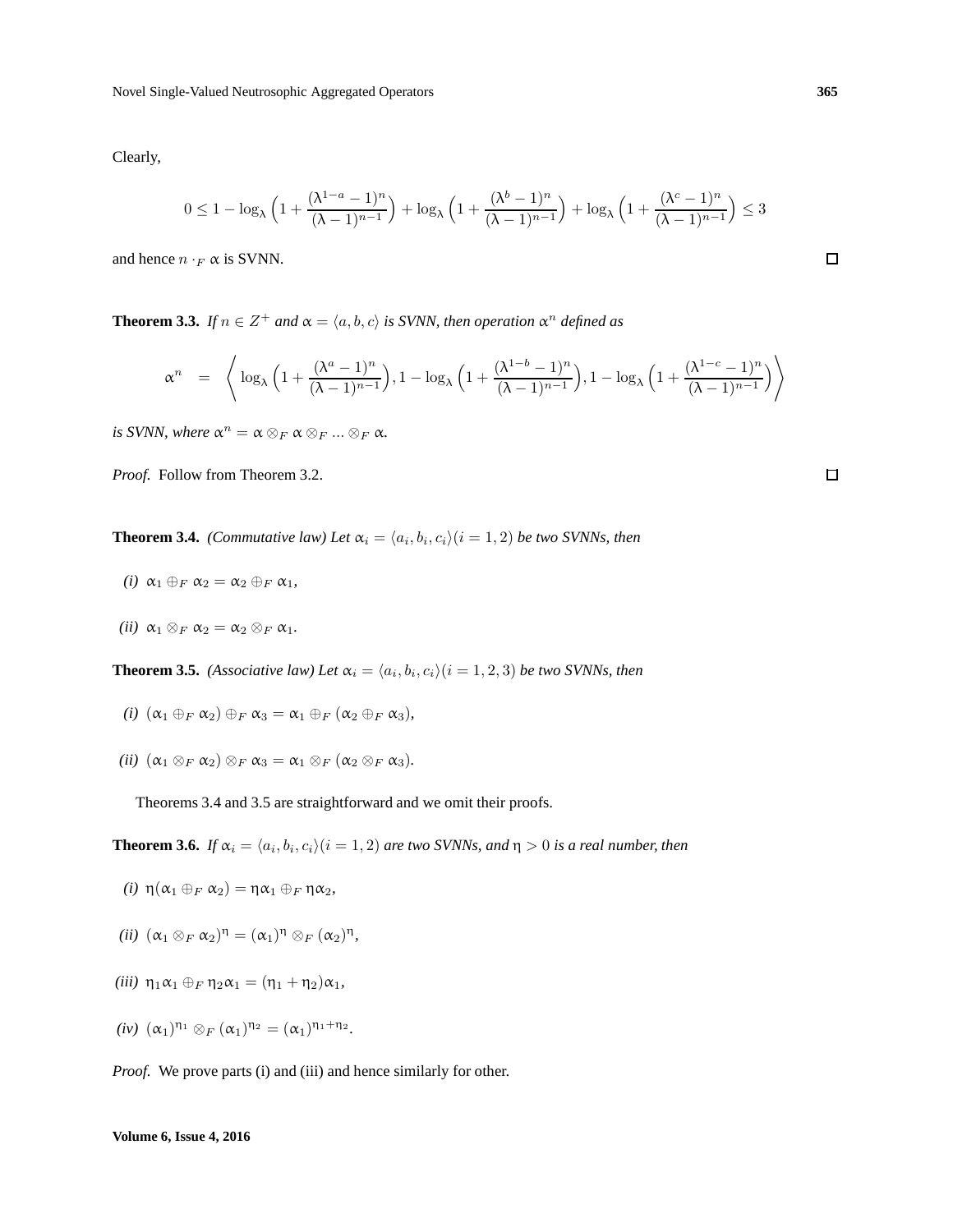$$
\begin{split} & = \bigg \langle 1 - \log_{\lambda} \left( 1 + \frac{\left[ \left( \lambda^{(1-a_{1})} - 1 \right)^{\eta} \left( \lambda^{(1-a_{2})} - 1 \right)^{\eta} / (\lambda - 1 \right)^{\eta} \right]}{(\lambda - 1)^{(n-1)}} \right) \\ \log_{\lambda} \left( 1 + \frac{\left[ \left( \lambda^{b_{1}} - 1 \right)^{\eta} \left( \lambda^{b_{2}} - 1 \right)^{\eta} / (\lambda - 1)^{(n)} \right]}{(\lambda - 1)^{(n-1)}} \right) \\ \log_{\lambda} \left( 1 + \frac{\left[ \left( \lambda^{c_{1}} - 1 \right)^{\eta} \left( \lambda^{c_{2}} - 1 \right)^{\eta} / (\lambda - 1)^{(n)} \right]}{(\lambda - 1)^{(n-1)}} \right) \\ & = \bigg \langle 1 - \log_{\lambda} \left( 1 + \frac{\left( \lambda^{(1-a_{1})} - 1 \right)^{\eta} \left( \lambda^{(1-a_{2})} - 1 \right)^{\eta} \right)}{(\lambda - 1)^{(2\eta - 1)}} \right) \\ & = \bigg \langle 1 - \log_{\lambda} \left( 1 + \frac{\left[ \left( \lambda^{(1-a_{1})} - 1 \right)^{\eta} \left( \lambda^{(1-a_{2})} - 1 \right)^{\eta} \right]}{(\lambda - 1)^{(2\eta - 1)}} \right) \\ & = \bigg \langle 1 - \log_{\lambda} \left( 1 + \frac{\left[ \left( \lambda^{(1-a_{1})} - 1 \right)^{\eta} / (\lambda - 1)^{(n-1)} \right] \left[ \left( \lambda^{(1-a_{2})} - 1 \right)^{\eta} / (\lambda - 1)^{(n-1)} \right]}{(\lambda - 1)} \right) \\ & = \bigg \langle 1 - \log_{\lambda} \left( 1 + \frac{\left[ \left( \lambda^{b_{1}} - 1 \right)^{\eta} / (\lambda - 1)^{(n-1)} \right] \left[ \left( \lambda^{b_{2}} - 1 \right)^{\eta} / (\lambda - 1)^{(n-1)} \right]}{(\lambda - 1)} \right) \\ & = \bigg \langle 1 - \log_{\lambda} \left( 1 + \frac{\left[ \left( \lambda^{b_{1}} - 1 \right)^{\eta} / (\lambda - 1)^{(n-1)} \right] \left[ \left( \lambda^{b_{2}} - 1 \
$$

(i) For SVNNs  $\alpha_1, \alpha_2$  and real number  $\eta > 0$ , we have

 $\left(\lambda^{\log_{\lambda}\left(1+\left[\left(\lambda^{1-a_{1}}-1\right)\left(\lambda^{1-a_{2}}-1\right)/(\lambda-1)\right]\right)}-1\right)^{\eta}$ 

 $\setminus$ ,

,

 $(\lambda - 1)^{\eta - 1}$ 

 $\frac{\left(\lambda^{\log_{\lambda}\left(1+\left[\left(\lambda^{b_{1}}-1\right)\left(\lambda^{b_{2}}-1\right)/(\lambda-1)\right]\right)}-\left(1\right)^{\eta}\right)}{\left(\lambda-1\right)^{\left(\eta-1\right)}}$ 

 $\frac{\left(\lambda^{\log_{\lambda}\left(1+\left[(\lambda^{c_1}-1)(\lambda^{c_2}-1)/(\lambda-1)\right])}-1\right)^\eta}{\left(\lambda-1\right)^{(\eta-1)}}\right)\right\}$ 

 $\eta(\alpha_1 \oplus_F \alpha_2)$ 

 $\log_{\lambda}$  $\sqrt{2}$ 1 +

 $\log_{\lambda}$  $\sqrt{ }$ 1 +

 $1 - \log_{\lambda}$ 

 $\sqrt{ }$ 1 +

= \*

**366** Nancy & Garg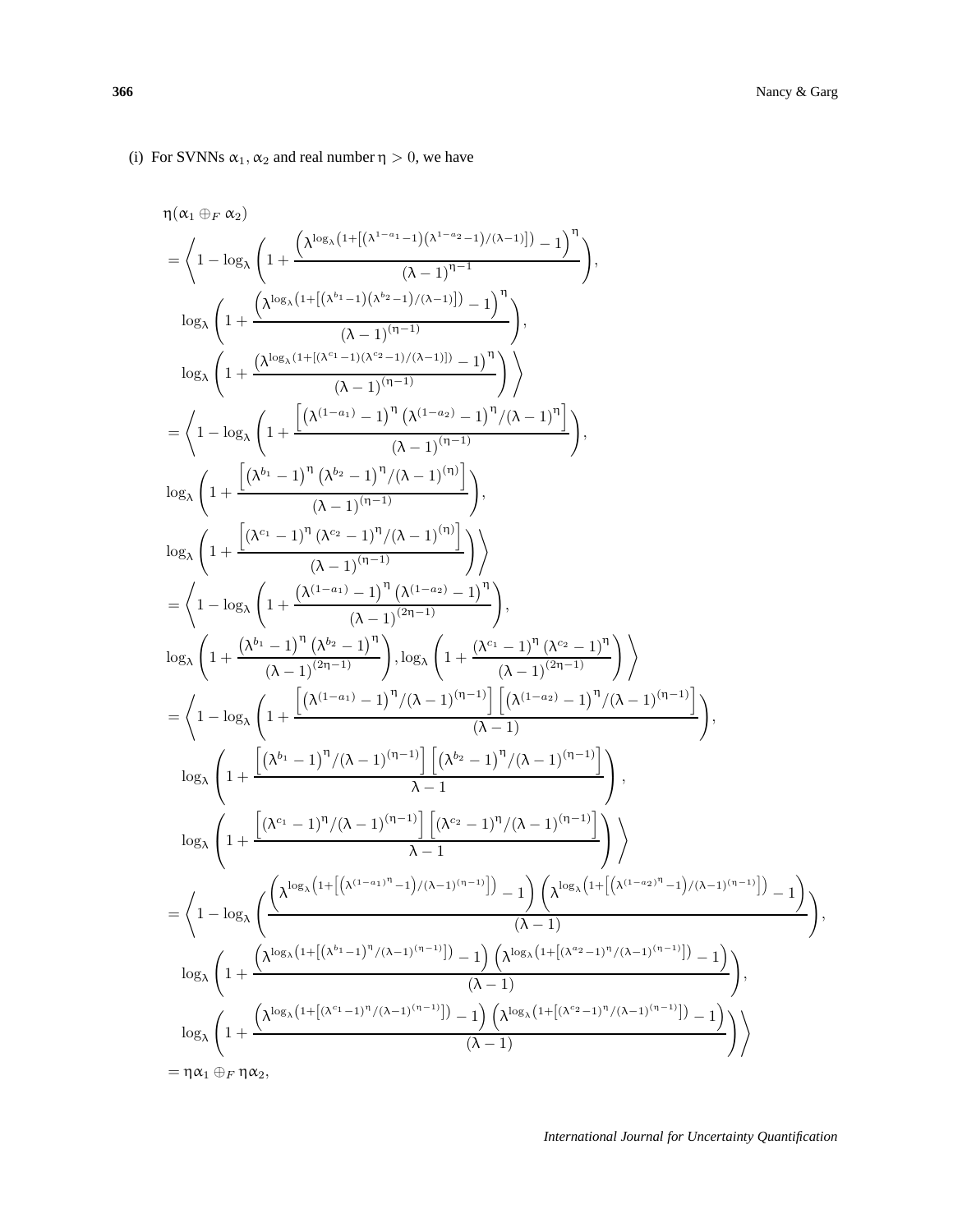(iii) For real  $\eta_1, \eta_2 > 0$ , we have

$$
\begin{split} &\eta_1\alpha_1\oplus_F\eta_2\alpha_1\\ &=\bigg\langle 1-\log_{\lambda}\left(1+\frac{\left(\lambda^{\log_{\lambda}\left(1+\left[(\lambda^{(1-a_{1})}-1)^{\eta_{1}}/(\lambda-1)^{(\eta_{1}-1})\right]\right)}-\lambda\right)}{\lambda-1}\right)\\ &\times\left(\lambda^{\log_{\lambda}\left(1+\left[(\lambda^{(1-a_{1})}-1)^{\eta_{2}}/(\lambda-1)^{(\eta_{2}-1})\right]\right)}-\lambda\right)\right),\\ &\log_{\lambda}\left(1+\frac{\left(\lambda^{\log_{\lambda}\left(1+\left[(\lambda^{(b_{1})}-1)^{\eta_{1}}/(\lambda-1)^{(\eta_{1}-1})\right]\right)}-\lambda\right)\left(\lambda^{\log_{\lambda}\left(1+\left[(\lambda^{(b_{1})}-1)^{\eta_{2}}/(\lambda-1)^{(\eta_{2}-1})\right]\right)}-\lambda\right)}{\lambda-1}\right)}{\lambda-1}\right),\\ &\log_{\lambda}\left(1+\frac{\left(\lambda^{\log_{\lambda}\left(1+\left[(\lambda^{(c_{1})}-1)^{\eta_{1}}/(\lambda-1)^{(\eta_{1}-1})\right]\right)}-\lambda\right)\left(\lambda^{\log_{\lambda}\left(1+\left[(\lambda^{(c_{1})}-1)^{\eta_{2}}/(\lambda-1)^{(\eta_{2}-1})\right]\right)}-\lambda\right)}{\lambda-1}\right)}{\lambda-1}\right)\\ &=\bigg\langle 1-\log_{\lambda}\left(1+\frac{(\lambda^{1-a_{1}}-1)^{(\eta_{1}+\eta_{2})}}{(\lambda-1)^{(\eta_{1}+\eta_{2}-1)}}\right),\log_{\lambda}\left(1+\frac{(\lambda^{b_{1}}-1)^{(\eta_{1}+\eta_{2}-1)}}{(\lambda-1)^{(\eta_{1}+\eta_{2}-1)}}\right),\\ &\log_{\lambda}\left(1+\frac{(\lambda^{c_{1}}-1)^{(\eta_{1}+\eta_{2}-1)}}{(\lambda-1)^{(\eta_{1}+\eta_{2}-1)}}\right)\bigg\rangle\\ &=(\eta_{1}+\eta_{2})\alpha_{1}. \end{split}
$$

Based on the Definition 3.1, we will discuss some averaging and geometric aggregation operators for the set of all SVNNs denoted by  $\Omega$ .

## **3.1 Weighted Averaging Operator**

**Definition 3.2.** Let  $\alpha_i = \langle a_i, b_i, c_i \rangle$  be n collections of SVNNs, then *SVNFWA* operator is a mapping, *SVNFWA*:  $\Omega^n \to \Omega$ , defined by

$$
SVNFWA(\alpha_1, \alpha_2, \ldots, \alpha_n) = (w_1 \cdot_F \alpha_1) \oplus_F (w_2 \cdot_F \alpha_2) \oplus_F \ldots \oplus_F (w_n \cdot_F \alpha_n), \qquad (2)
$$

where  $w = (w_1, w_2, ..., w_n)^T$  is the normalized weight factor of  $\alpha_i$ 's.

**Theorem 3.7.** *The aggregated value by using the SVNFWA operator is also SVNN and is expressed as*

$$
SVNFWA(\alpha_1, \alpha_2, \dots, \alpha_n) = \left\langle 1 - \log_{\lambda} \left( 1 + \prod_{i=1}^n (\lambda^{1-a_i} - 1)^{w_i} \right), \log_{\lambda} \left( 1 + \prod_{i=1}^n (\lambda^{b_i} - 1)^{w_i} \right), \log_{\lambda} \left( 1 + \prod_{i=1}^n (\lambda^{c_i} - 1)^{w_i} \right) \right\rangle.
$$
\n(3)

*Proof.* In order to prove the above result, it is sufficient to prove that Eq. (4) holds for any vector w.

$$
SVNFWA(\alpha_1, \alpha_2, ..., \alpha_n) = \left\langle 1 - \log_{\lambda} \left( 1 + \frac{\prod_{i=1}^n (\lambda^{1-a_i} - 1)^{w_i}}{(\lambda - 1)^{\sum_{i=1}^n w_i - 1}} \right), \log_{\lambda} \left( 1 + \frac{\prod_{i=1}^n (\lambda^{b_i} - 1)^{w_i}}{(\lambda - 1)^{\sum_{i=1}^n w_i - 1}} \right), \log_{\lambda} \left( 1 + \frac{\prod_{i=1}^n (\lambda^{c_i} - 1)^{w_i}}{(\lambda - 1)^{\sum_{i=1}^n w_i - 1}} \right) \right\rangle.
$$
\n(4)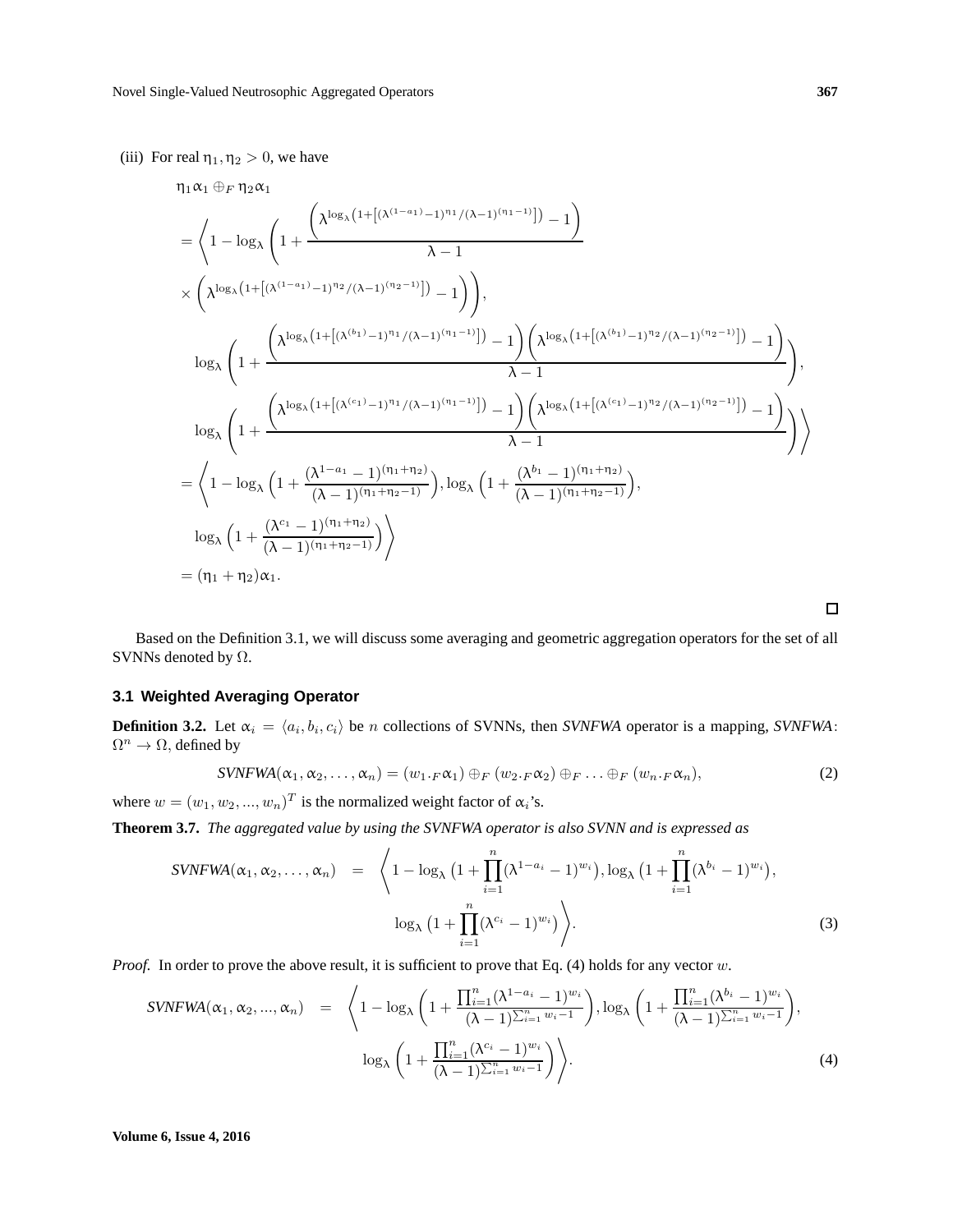We prove this by induction on n. Now, for  $n = 2$ , we have

$$
w_{1.F}a_{1} = \left\langle 1 - \log_{\lambda} \left( 1 + \frac{(\lambda^{1-a_{1}} - 1)^{w_{1}}}{(\lambda - 1)^{w_{1}-1}} \right), \log_{\lambda} \left( 1 + \frac{(\lambda^{b_{1}} - 1)^{w_{1}}}{(\lambda - 1)^{w_{1}-1}} \right), \log_{\lambda} \left( 1 + \frac{(\lambda^{c_{1}} - 1)^{w_{1}}}{(\lambda - 1)^{w_{1}-1}} \right) \right\rangle,
$$
  

$$
w_{2.F}a_{2} = \left\langle 1 - \log_{\lambda} \left( 1 + \frac{(\lambda^{1-a_{2}} - 1)^{w_{2}}}{(\lambda - 1)^{w_{2}-1}} \right), \log_{\lambda} \left( 1 + \frac{(\lambda^{b_{2}} - 1)^{w_{1}}}{(\lambda - 1)^{w_{2}-1}} \right), \log_{\lambda} \left( 1 + \frac{(\lambda^{c_{2}} - 1)^{w_{2}}}{(\lambda - 1)^{w_{2}-1}} \right) \right\rangle,
$$

and hence

$$
SVNFWA(\alpha_1, \alpha_2) = (w_1 \cdot F \alpha_1) \oplus_F (w_2 \cdot F \alpha_2)
$$
  
\n
$$
= \left\langle 1 - \log_{\lambda} \left( 1 + \frac{\left( \lambda^{\log_{\lambda} \left( 1 + \left[ (\lambda^{1-a_1} - 1)^{w_1} / (\lambda - 1)^{w_1 - 1} \right] \right)} - 1 \right) \left( \lambda^{\log_{\lambda} \left( 1 + \left[ (\lambda^{1-a_2} - 1)^{w_2} / (\lambda - 1)^{w_2 - 1} \right] \right)} - 1 \right)}{\lambda - 1} \right),
$$
  
\n
$$
\log_{\lambda} \left( 1 + \frac{\left( \lambda^{\log_{\lambda} \left( 1 + \left[ (\lambda^{b_1} - 1)^{w_1} / (\lambda - 1)^{w_1 - 1} \right] \right)} - 1 \right) \left( \lambda^{\log_{\lambda} \left( 1 + \left[ (\lambda^{b_2} - 1)^{w_2} / (\lambda - 1)^{w_2 - 1} \right] \right)} - 1 \right)}{\lambda - 1} \right),
$$
  
\n
$$
\log_{\lambda} \left( 1 + \frac{\left( \lambda^{\log_{\lambda} \left( 1 + \left[ (\lambda^{c_1} - 1)^{w_1} / (\lambda - 1)^{w_1 - 1} \right] \right)} - 1 \right) \left( \lambda^{\log_{\lambda} \left( 1 + \left[ (\lambda^{c_2} - 1)^{w_2} / (\lambda - 1)^{w_2 - 1} \right] \right)} - 1 \right)}{\lambda - 1} \right)} \right)
$$
  
\n
$$
= \left\langle 1 - \log_{\lambda} \left( 1 + \frac{\prod_{i=1}^{2} (\lambda^{1-a_i} - 1)^{w_i}}{(\lambda - 1)^{w_1 + w_2 - 1}} \right), \log_{\lambda} \left( 1 + \frac{\prod_{i=1}^{2} (\lambda^{b_i} - 1)^{w_i}}{(\lambda - 1)^{w_1 + w_2 - 1}} \right), \log_{\lambda} \left( 1 + \frac{\prod_{i=1}^{2} (\lambda^{c_i} - 1)^{w_i}}{(\lambda - 1)^{w_1 + w_2 - 1}} \right) \right\rangle
$$

Thus the result is true for  $n = 2$ . Assume the result holds for  $n = k$ , then for  $n = k + 1$ , we have

$$
s_{\text{VNFWA}}(\alpha_{1}, \alpha_{2}, \ldots, \alpha_{k}, \alpha_{k+1}) = s_{\text{VNFWA}}(\alpha_{1}, \alpha_{2}, \ldots, \alpha_{k}) \oplus_{F} (w_{k+1} \cdot_{F} \alpha_{k+1})
$$
\n
$$
= \left\langle 1 - \log_{\lambda} \left( 1 + \frac{\left( \lambda^{\log_{\lambda} \left( 1 + \left[ \prod_{i=1}^{k} (\lambda^{1-a_{i}} - 1)^{w_{i}} / (\lambda - 1)^{\sum_{i=1}^{k} w_{i} - 1} \right] - 1 \right) \left( \lambda^{\log_{\lambda} \left( 1 + \left[ (\lambda^{1-a_{k+1}} - 1)^{w_{k+1}} / (\lambda - 1)^{w_{k+1}} - 1 \right] \right) \right) - 1 \right)}{\lambda - 1} \right\rangle,
$$
\n
$$
\log_{\lambda} \left( 1 + \frac{\left( \lambda^{\log_{\lambda} \left( 1 + \left[ \prod_{i=1}^{k} (\lambda^{b_{i}} - 1)^{w_{i}} / (\lambda - 1)^{\sum_{i=1}^{k} w_{i} - 1} \right] - 1 \right) \left( \lambda^{\log_{\lambda} \left( 1 + \left[ (\lambda^{L_{k+1}} - 1)^{w_{k+1}} / (\lambda - 1)^{w_{k+1}} - 1 \right] \right) \right) - 1 \right)}{\lambda - 1} \right\rangle},
$$
\n
$$
\log_{\lambda} \left( 1 + \frac{\left( \lambda^{\log_{\lambda} \left( 1 + \left[ \prod_{i=1}^{k} (\lambda^{c_{i}} - 1)^{w_{i}} / (\lambda - 1)^{\sum_{i=1}^{k} w_{i} - 1} \right] - 1 \right) \left( \lambda^{\log_{\lambda} \left( 1 + \left[ (\lambda^{F_{k+1}} - 1)^{w_{k+1}} / (\lambda - 1)^{w_{k+1}} - 1 \right] \right) \right) - 1 \right)}{\lambda - 1} \right\rangle}
$$
\n
$$
= \left\langle 1 - \log_{\lambda} \left( 1 + \frac{\prod_{i=1}^{k+1} (\lambda^{1-a_{i}} - 1)^{w_{i}}}{(\lambda - 1)^{\sum_{i=1}^{k+1} w_{i} - 1}} \right), \log_{\lambda}
$$

**Property 3.1.** If all SVNNs  $\alpha_i$ 's are equal to  $\alpha$  then we have

$$
\text{SVNFWA}(\alpha_1, \alpha_2, \ldots, \alpha_n) = \alpha.
$$

*International Journal for Uncertainty Quantification*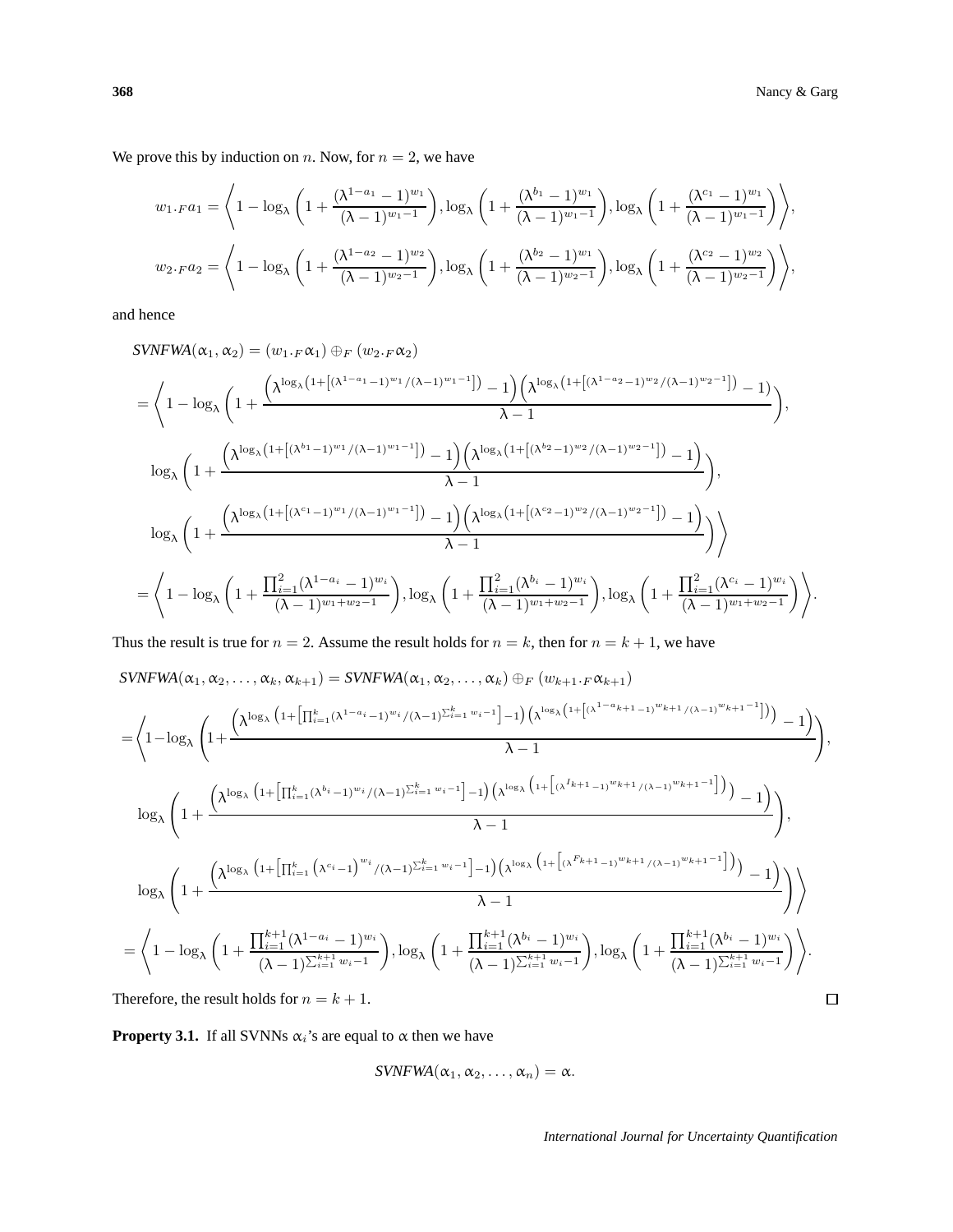*Proof.*

$$
SVNFWA(\alpha, \alpha, ..., \alpha)
$$
  
=  $\left\langle 1 - \log_{\lambda} \left( 1 + \prod_{i=1}^{n} (\lambda^{1-a_{i}} - 1)^{w_{i}} \right), \log_{\lambda} \left( 1 + \prod_{i=1}^{n} (\lambda^{b_{i}} - 1)^{w_{i}} \right), \log_{\lambda} \left( 1 + \prod_{i=1}^{n} (\lambda^{c_{i}} - 1)^{w_{i}} \right) \right\rangle$   
=  $\left\langle 1 - \log_{\lambda} \left( 1 + (\lambda^{1-a} - 1)^{\sum_{i=1}^{n} w_{i}} \right), \log_{\lambda} \left( 1 + (\lambda^{b} - 1)^{\sum_{i=1}^{n} w_{i}} \right), \log_{\lambda} \left( 1 + (\lambda^{c} - 1)^{\sum_{i=1}^{n} w_{i}} \right) \right\rangle$   
=  $\left\langle 1 - \log_{\lambda} \left( 1 + (\lambda^{1-a} - 1) \right), \log_{\lambda} \left( 1 + (\lambda^{b} - 1) \right), \log_{\lambda} \left( 1 + (\lambda^{c} - 1) \right) \right\rangle$   
=  $\langle a, b, c \rangle$   
=  $\alpha$ .

**Property 3.2.** (Monotonicity) Let  $\alpha_i = \langle a_i, b_i, c_i \rangle$  and  $\alpha'_i = \langle a'_i, b'_i, c'_i \rangle$ ,  $(i = 1, 2, ..., n)$  be two collections of SVNNs such that  $\alpha_i \leq \alpha'_i$ , i.e.,  $a_i \leq a'_i$ ,  $b_i \geq b'_i$  and  $c_i \geq c'_i$ , for all i, then  $\textit{SVNFWA}(\alpha_1, \alpha_2, ..., \alpha_n) \leq$  $\textit{SVNFWA}(\alpha_1', \alpha_2', \ldots, \alpha_n').$ 

*Proof.* Let  $\alpha_i$  and  $\alpha'_i$  are two SVNNs such that for all  $i, a_i \leq a'_i, b_i \geq b'_i$ , and  $c_i \geq c'_i$  and let  $\lambda \geq 1$  be a real number. Therefore,

$$
\lambda^{1-a_i} \geq \lambda^{1-a'_i} \Leftrightarrow 1 + \prod_{i=1}^n (\lambda^{1-a_i} - 1)^{w_i} \geq 1 + \prod_{i=1}^n (\lambda^{1-a'_i} - 1)^{w_i}
$$
  

$$
\Leftrightarrow 0 \leq \frac{1 + \prod_{i=1}^n (\lambda^{1-a'_i} - 1)^{w_i}}{1 + \prod_{i=1}^n (\lambda^{1-a_i} - 1)^{w_i}} \leq 1 \Leftrightarrow \log_{\lambda} \left( \frac{1 + \prod_{i=1}^n (\lambda^{1-a'_i} - 1)^{w_i}}{1 + \prod_{i=1}^n (\lambda^{1-a_i} - 1)^{w_i}} \right) \leq 0
$$
  

$$
\Leftrightarrow 1 - \log_{\lambda} \left( 1 + \prod_{i=1}^n (\lambda^{1-a_i} - 1)^{w_i} \right) \leq 1 - \log_{\lambda} \left( 1 + \prod_{i=1}^n (\lambda^{1-a'_i} - 1)^{w_i} \right).
$$

Further,

$$
b_i \ge b'_i \Leftrightarrow 1 + \prod_{i=1}^n (\lambda^{b_i} - 1)^{w_i} \ge 1 + \prod_{i=1}^n (\lambda^{b'_i} - 1)^{w_i} \Leftrightarrow \log_{\lambda} \left( \frac{1 + \prod_{i=1}^n (\lambda^{b_i} - 1)^{w_i}}{1 + \prod_{i=1}^n (\lambda^{b'_i} - 1)^{w_i}} \right) \ge 0
$$
  

$$
\Leftrightarrow \log_{\lambda} \left( 1 + \prod_{i=1}^n (\lambda^{b_i} - 1)^{w_i} \right) \ge \log_{\lambda} \left( 1 + \prod_{i=1}^n (\lambda^{b'_i} - 1)^{w_i} \right).
$$

Similarly,

$$
\log_{\lambda} \left( 1 + \prod_{i=1}^{n} (\lambda^{c_i} - 1)^{w_i} \right) \ge \log_{\lambda} \left( 1 + \prod_{i=1}^{n} (\lambda^{c_i'} - 1)^{w_i} \right).
$$

Therefore, by the score function of SVNN, we get  $\textit{SVNFWA}(\alpha_1, \alpha_2, ..., \alpha_n) \leq \textit{SVNFWA}(\alpha'_1, \alpha'_2, ..., \alpha_n)$ .  $\Box$ 

**Property 3.3.** For a collection of SVNNs  $\alpha_i$ 's, take  $\alpha^- = \langle \min_i a_i, \max_i b_i, \max_i c_i \rangle$  and  $\alpha^+ = \langle \max_i a_i, \min_i b_i, \max_i c_i \rangle$  $\min_i c_i$ , then  $\alpha^- \leq$  *SVNFWA*( $\alpha_1, \alpha_2, ..., \alpha_n$ )  $\leq \alpha^+$ 

*Proof.* Proof follows from the above property.

 $\Box$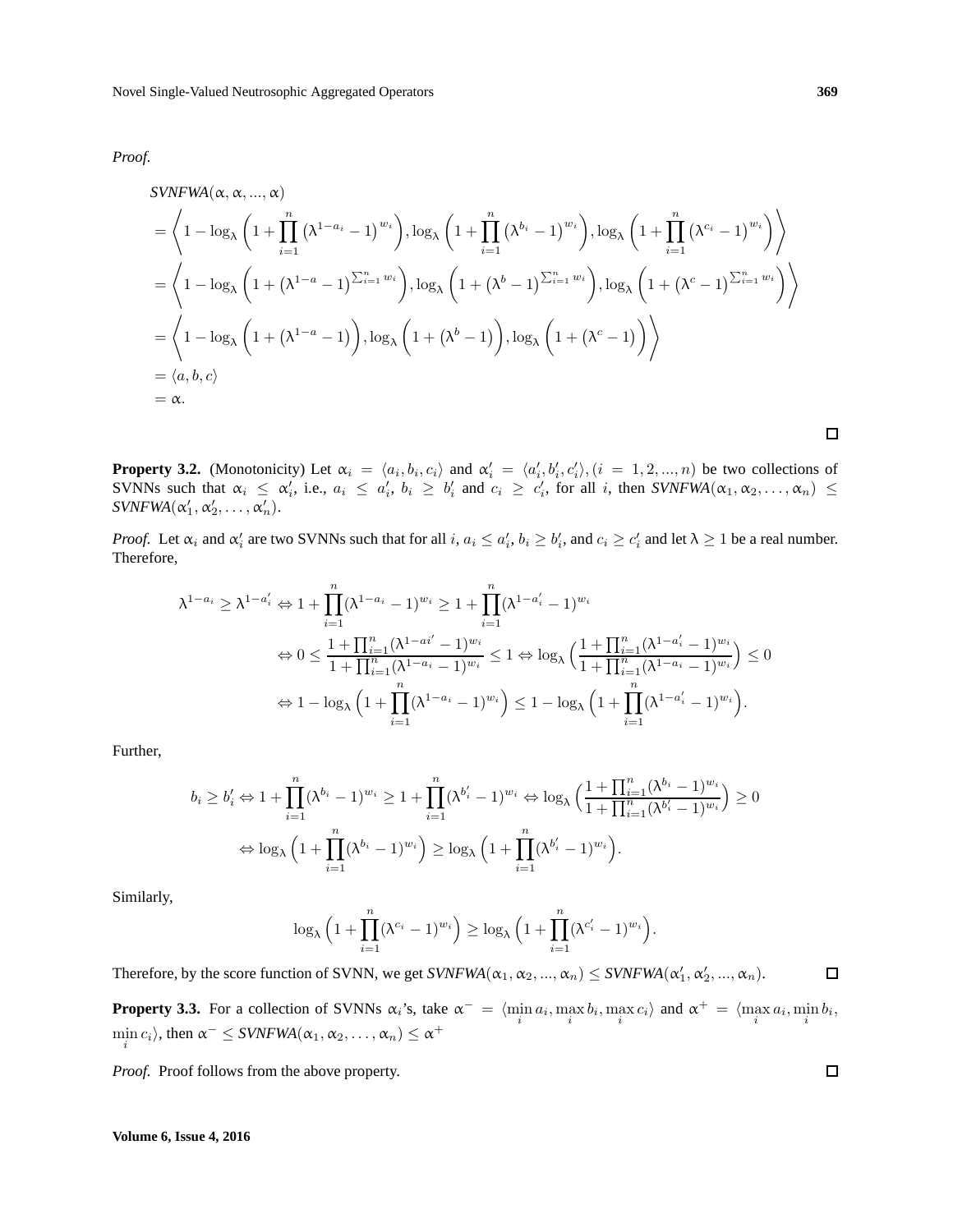□

#### **3.2 Weighted Geometric Operator**

**Definition 3.3.** Let  $\alpha_i = \langle a_i, b_i, c_i \rangle$  be *n* collections of SVNNs, then *SVNFWG* operator is a mapping, *SVNFWG*:  $\Omega^n \to \Omega$ , defined by

$$
SVNFWG(\alpha_1, \alpha_2, \ldots, \alpha_n) = \alpha_1^{w_1} \otimes_F \alpha_2^{w_2} \otimes_F \ldots \otimes_F \alpha_n^{w_n},
$$
\n
$$
(5)
$$

where  $w = (w_1, w_2, \dots, w_n)^T$  is the normalized weight factor of  $\alpha_i$ 's.

**Theorem 3.8.** *The aggregated value by using Definition 3.3 is SVNN and is given by*

$$
SVNFWG(\alpha_1, \alpha_2, \dots, \alpha_n) = \left\langle \log_{\lambda} \left( 1 + \prod_{i=1}^n (\lambda^{a_i} - 1)^{w_i} \right), 1 - \log_{\lambda} \left( 1 + \prod_{i=1}^n (\lambda^{1 - b_i} - 1)^{w_i} \right), 1 - \log_{\lambda} \left( 1 + \prod_{i=1}^n (\lambda^{1 - c_i} - 1)^{w_i} \right) \right\rangle.
$$
\n
$$
(6)
$$

*Proof.* Follows from Theorem 3.7.

Based on this theorem, some desirable properties of it have been pointed out for a collection of SVNNs  $\alpha_i$ 's as

- (P1) (Idempotency:) If  $\alpha_i = \alpha$  for each i then  $SVNFWG(\alpha_1, \alpha_2, \dots, \alpha_n) = \alpha$ .
- (P2) (Monotonicity:) If  $\alpha_i \leq \alpha'_i$  for each i then  $SVNFWG(\alpha_1, \alpha_2, \dots, \alpha_n) \leq SVNFWG(\alpha'_1, \alpha'_2, \dots, \alpha'_n)$ .

(P3) (Monotonicity:) Let  $\alpha^-$  and  $\alpha^+$  be lower and upper limits of  $\alpha_i$ 's, then  $\alpha^- \leq$  *SVNFWG*( $\alpha_1, \alpha_2, \ldots, \alpha_n$ )  $\leq \alpha^+$ .

## **4. DECISION-MAKING METHOD BASED ON PROPOSED OPERATORS**

This section describes the decision-making method based on proposed operators followed by an illustrative example for demonstrating and effectiveness of it. A sensitivity analysis of the decision parameter has also been given.

#### **4.1 Proposed Approach**

Consider a problem of DM in which a decision maker wants to select the best alternative out of  $A_1, A_2, \ldots, A_m$  which are to be evaluated under the set of criteria  $C_1, C_2, \ldots, C_n$  whose normalized weight vector is  $\omega = (\omega_1, \omega_2, \ldots, \omega_n)$  $(\omega_n)^T$ . Assume that they are evaluated and give their preferences in terms of SVNNs  $\alpha_{ij} = \langle a_{ij}, b_{ij}, c_{ij} \rangle$  where  $a_{ij}$ ,  $b_{ij}$  and  $c_{ij}$  represent the degrees of "truth membership function," "indeterminacy-membership function," and a "falsity membership function" such that  $0 \le a_{ij}, b_{ij}, c_{ij} \le 1$  and  $a_{ij} + b_{ij} + c_{ij} \le 3$ . Therefore, the overall collective neutrosophic matrix is  $D = (\alpha_{ij})_{m \times n}$ . Since the different criteria may be of different types, namely benefit or cost, then there is a need to normalize it. For this, the value of the benefit type is converted into the cost type by using the following equation (Xu and Hu, 2010):

$$
r_{ij} = \begin{cases} \alpha_{ij}^c, & \text{for benefit criteria} \\ \alpha_{ij}, & \text{for cost criteria} \end{cases}
$$
 (7)

where  $\alpha_{ij}^c$  is the complement of SVNNs  $\alpha_{ij}$  and hence the matrix D is converted into matrix  $R = (r_{ij})_{m \times n}$ . Then we have the following methods for MCDM based on the proposed function.

Step 1: Transform the matrix D into matrix R by using Eq. (7).

Step 2: Aggregate the SVNNs into the collective SVNN either by using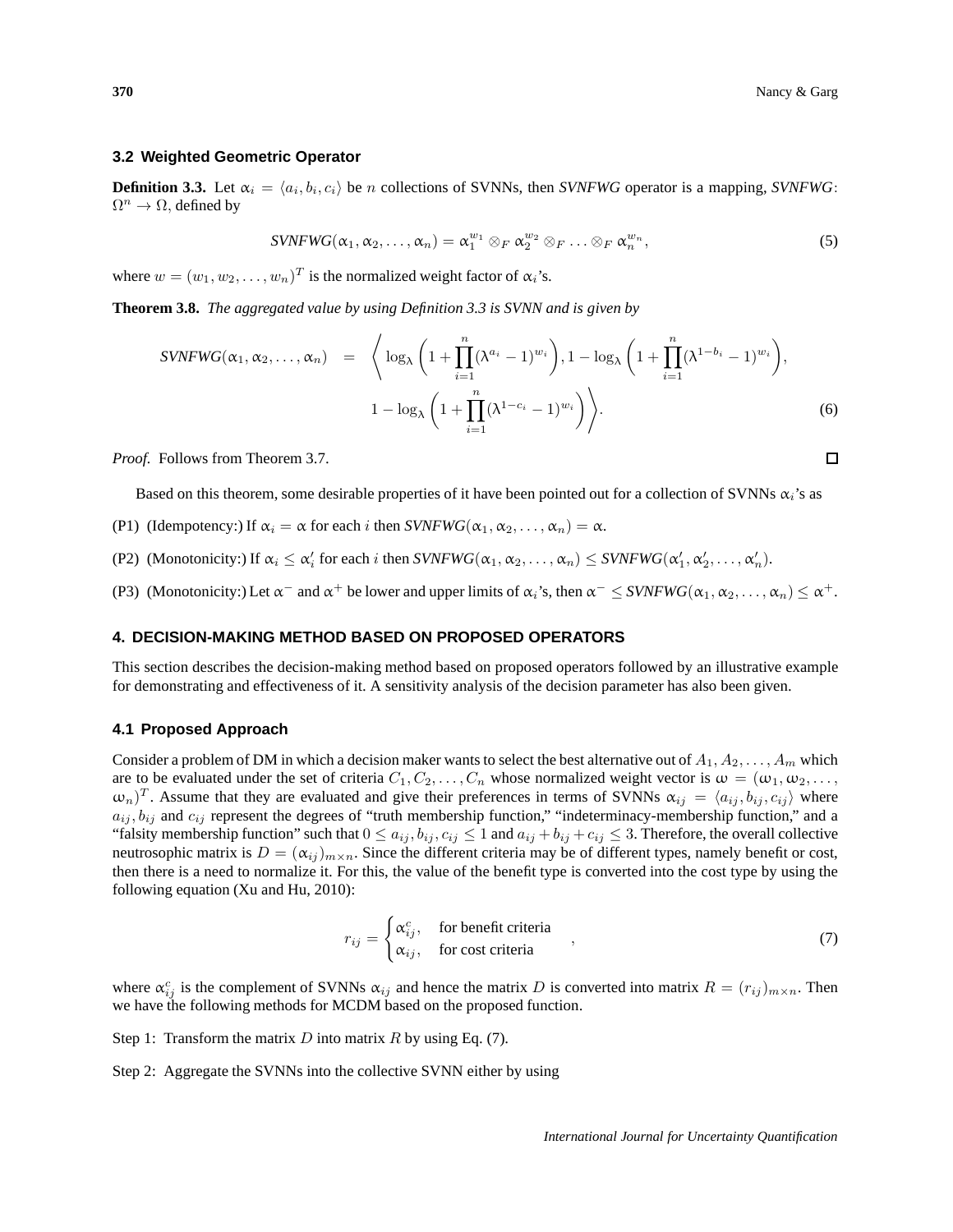(i) *SVNFWA* operator:

$$
r_i = \text{SVNFWA}(r_{i1}, r_{i2}, \dots, r_{in})
$$

or

(ii) *SVNFWG* operator:

$$
r_i = \text{SVNFWG}(r_{i1}, r_{i2}, \dots, r_{in}).
$$

Step 3: Compare  $r_i(i = 1, 2, \ldots, m)$  by Definition 2.3 and hence select the best alternative(s).

Step 4: End.

#### **4.2 Illustrative Example**

A computer center in a certain university wants to improve the work productivity. To do this they want to select a new information system from the set of four different alternatives  $A_i$ ,  $i = 1, 2, 3, 4$  which are evaluated by the decision maker under the different criteria, namely, the "cost of hardware/software"  $(C_1)$ , "contribution to organizational performance"  $(C_2)$ , and "effort to transform from current system"  $(C_3)$  whose weight vector is  $\omega = (0.4, 0.2, 0.4)^T$ . After evaluation, the rating values of these alternatives are summarized in the form of SVNNs as below.

$$
D = \begin{array}{c} & C_1 \\ A_1 \\ A_2 \\ A_3 \\ A_4 \\ \end{array} \begin{bmatrix} \langle 0.265, 0.350, 0.385 \rangle & \langle 0.280, 0.610, 0.330 \rangle & \langle 0.245, 0.275, 0.480 \rangle \\ \langle 0.345, 0.245, 0.410 \rangle & \langle 0.280, 0.710, 0.430 \rangle & \langle 0.245, 0.375, 0.380 \rangle \\ \langle 0.365, 0.300, 0.335 \rangle & \langle 0.205, 0.685, 0.480 \rangle & \langle 0.340, 0.370, 0.290 \rangle \\ \langle 0.430, 0.300, 0.270 \rangle & \langle 0.295, 0.755, 0.460 \rangle & \langle 0.310, 0.520, 0.170 \rangle \end{bmatrix}.
$$

Then by utilizing the proposed *SVNFWA* operator, we obtain the most desirable alternative(s) as follows.

Step 1: Since  $C_1 \& C_3$  are the cost criteria and  $C_2$  is the benefit criterion, hence the transform matrix by using Eq. (7) becomes

$$
R = \begin{bmatrix} \langle 0.265, 0.350, 0.385 \rangle & \langle 0.330, 0.390, 0.280 \rangle & \langle 0.245, 0.275, 0.480 \rangle \\ \langle 0.345, 0.245, 0.410 \rangle & \langle 0.430, 0.290, 0.280 \rangle & \langle 0.245, 0.375, 0.380 \rangle \\ \langle 0.365, 0.300, 0.335 \rangle & \langle 0.480, 0.315, 0.205 \rangle & \langle 0.340, 0.370, 0.290 \rangle \\ \langle 0.430, 0.300, 0.270 \rangle & \langle 0.460, 0.245, 0.295 \rangle & \langle 0.310, 0.520, 0.170 \rangle \end{bmatrix}.
$$

Step 2: Aggregate these preferences  $r_{ij}$  into collective  $r_i$  by Eq. (3) (here, without loss of generality, we use  $\lambda = 2$ ).

- $r_1 = \langle 0.2705, 0.3955, 0.3251\rangle, \qquad r_2 = \langle 0.3249, 0.3689, 0.3010\rangle,$  $r_3 = \langle 0.3799, 0.2871, 0.3296 \rangle,$   $r_4 = \langle 0.3907, 0.2289, 0.3612 \rangle.$
- Step 3: By Definition 2.3, score values of  $r_i$ 's are  $sc(r_1) = -0.4501$ ,  $sc(r_2) = -0.3450$ ,  $sc(r_3) = -0.2368$ , and  $sc(r_4) = -0.1994$  and hence ranking order is  $A_4 \rightarrow A_3 \rightarrow A_2 \rightarrow A_1$ . Thus, the best one is  $A_4$ .

Further, if we utilize the *SVNFWG* operator for aggregating these SVNNs, then the results are as follows.

Step 1: Similar to that of above.

Step 2: Aggregate these values by Eq. (6) into the collective  $r_i$ .

 $r_1 = (0.2685, 0.3292, 0.4056),$   $r_2 = (0.3152, 0.3080, 0.3734),$  $r_3 = (0.3752, 0.3316, 0.2922),$   $r_4 = (0.3831, 0.3865, 0.2364).$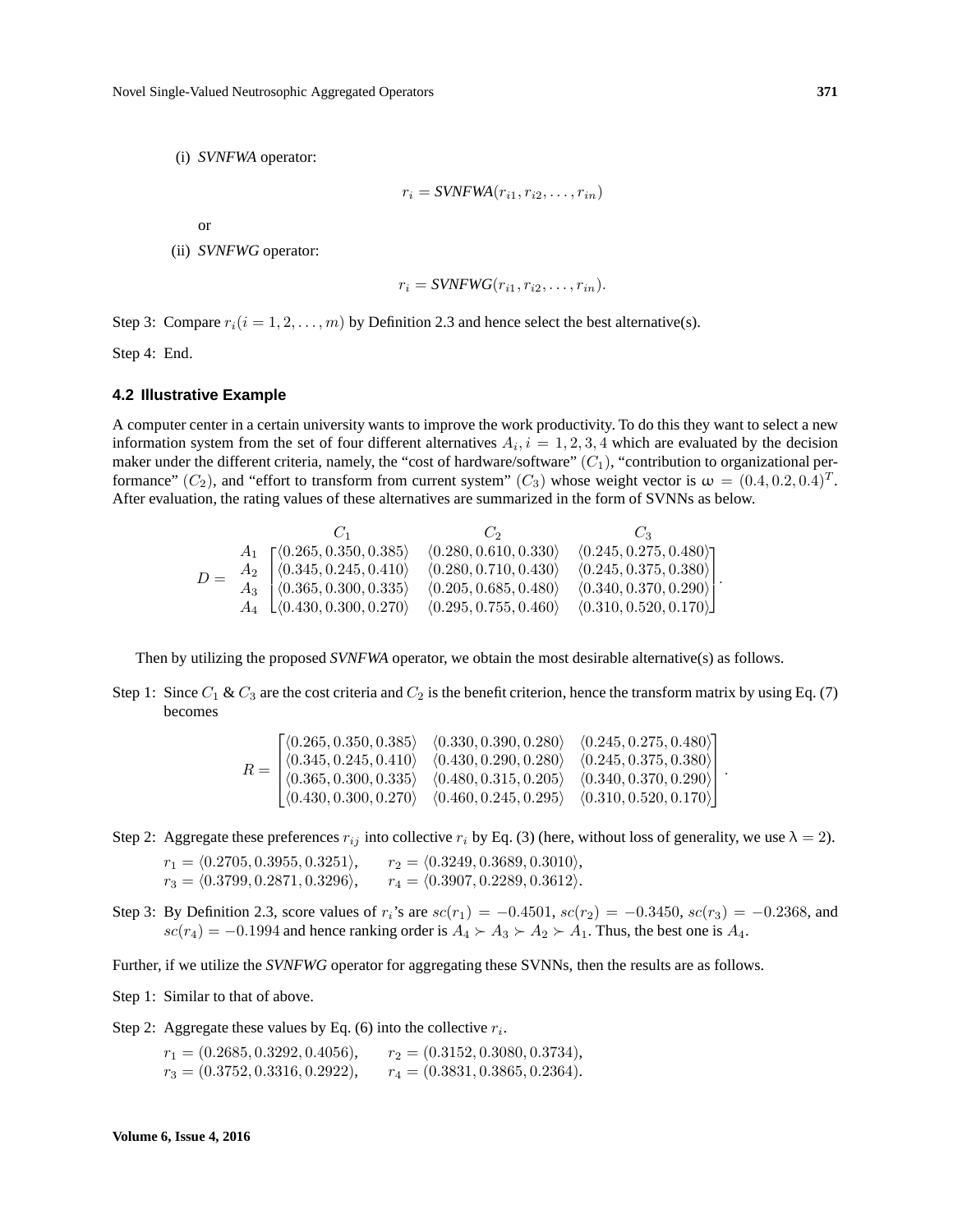Step 3: Score values of  $r_i$ 's are  $sc(r_1) = -0.4664$ ,  $sc(r_2) = -0.3661$ ,  $sc(r_3) = -0.2486$ , and  $sc(r_4) = -0.2399$ and hence the best one is  $A_4$ .

On the other hand, if we apply the various existing approaches (Liu et al., 2014; Ye, 2013, 2014c; Majumdar and Samant, 2014; Broumi and Samarandache, 2013; Sahin, 2014; Ye, 2014b) from the field of decision making to the considered problem, then their corresponding rating values as well as ranking of the alternatives are summarized in Table 1. These results, have been analyzed and it was found that the best alternatives coincide with the proposed ones and hence the proposed methods have a suitable tool for solving the decision-making problems under the uncertain environment.

## **4.3 Sensitivity Analysis**

In order to see the influence of the parameter  $\lambda$  on the decision making, an analysis has been conducted in which different values of  $\lambda (= 1, 1.5, 2, 2.5, 3, 5, 10, 15)$  have been taken for the considered problem. Based on these parameters, the proposed approach has been applied and their corresponding score values as well as ranking of the alternatives are summarized in Table 2. From this, it has been observed that with the increase of λ, score values by *SVNFWA* operators are decreasing while they are increasing for *SVNFWG* operators. Further, it has been concluded that the ranking of the given alternative is symmetric and it was found that the most suitable alternative is  $A_4$ , and  $A_1$  is the least suitable.

## **5. CONCLUSIONS**

Aggregation operators play a crucial role during the decision-making process as most of the data related to system identification are uncertain in nature. For this, the neutrosophic set theory has been utilized in the present manuscript and hence the performance of each object has been measured in terms of SVNNs. In order to aggregate all these preferences, a Frank operator based an aggregation operator such as *SVNFWA* and *SVNFWG* has been proposed in

|                     | <b>Method</b>             | <b>Calculated values of</b> |        |        |        | <b>Ranking</b>                      |
|---------------------|---------------------------|-----------------------------|--------|--------|--------|-------------------------------------|
|                     |                           | $\boldsymbol{A_1}$          | $A_2$  | $A_3$  | $A_4$  |                                     |
| Liu et al. $(2014)$ | Hamacher operator         |                             |        |        |        |                                     |
|                     | $\gamma=1$                | 0.2707                      | 0.3257 | 0.3804 | 0.3913 | $A_4 \succ A_3 \succ A_2 \succ A_1$ |
|                     | $\gamma = 2$              | $-0.0445$                   | 0.0555 | 0.1544 | 0.1628 | $A_4 \succ A_3 \succ A_2 \succ A_1$ |
|                     | $\gamma = 2.5$            | $-0.0804$                   | 0.0332 | 0.1429 | 0.1435 | $A_4 \succ A_3 \succ A_2 \succ A_1$ |
|                     | $\gamma = 3$              | $-0.0922$                   | 0.0303 | 0.1462 | 0.1398 | $A_3 \succ A_4 \succ A_2 \succ A_1$ |
|                     | $\gamma=5$                | $-0.0661$                   | 0.0694 | 0.1900 | 0.1656 | $A_3 \succ A_4 \succ A_2 \succ A_1$ |
| Ye $(2014c)$        | Cross entropy             | 1.9099                      | 1.7331 | 1.5431 | 1.5296 | $A_4 \succ A_3 \succ A_2 \succ A_1$ |
| Ye(2013)            | Correlation coefficient   | 0.4559                      | 0.5471 | 0.6453 | 0.6387 | $A_3 \succ A_4 \succ A_2 \succ A_1$ |
| Majumdar and        | Similarity measure        | 0.5200                      | 0.5600 | 0.5967 | 0.6000 | $A_4 \succ A_3 \succ A_2 \succ A_1$ |
| Samant (2014)       |                           |                             |        |        |        |                                     |
| Broumi and          | Distance measure          | 0.7300                      | 0.6780 | 0.6220 | 0.6120 | $A_4 \succ A_3 \succ A_2 \succ A_1$ |
| Smarandache         |                           |                             |        |        |        |                                     |
| (2013)              |                           |                             |        |        |        |                                     |
| Sahin (2014)        | Score function            | 0.1133                      | 0.1782 | 0.2174 | 0.2225 | $A_4 \succ A_3 \succ A_2 \succ A_1$ |
| Ye $(2014b)$        | Hamming distance          | 0.4867                      | 0.4520 | 0.4147 | 0.4080 | $A_4 \succ A_3 \succ A_2 \succ A_1$ |
|                     | Euclidean distance        | 0.5196                      | 0.4839 | 0.4424 | 0.4446 | $A_4 \succ A_3 \succ A_2 \succ A_1$ |
| Ye $(2015)$         | Cosine similarity measure | 0.4110                      | 0.4815 | 0.5575 | 0.5695 | $A_4 \succ A_3 \succ A_2 \succ A_1$ |
|                     | Cosine similarity measure | 0.7214                      | 0.7563 | 0.7941 | 0.7997 | $A_4 \succ A_3 \succ A_2 \succ A_1$ |

#### **TABLE 1:** Comparative analysis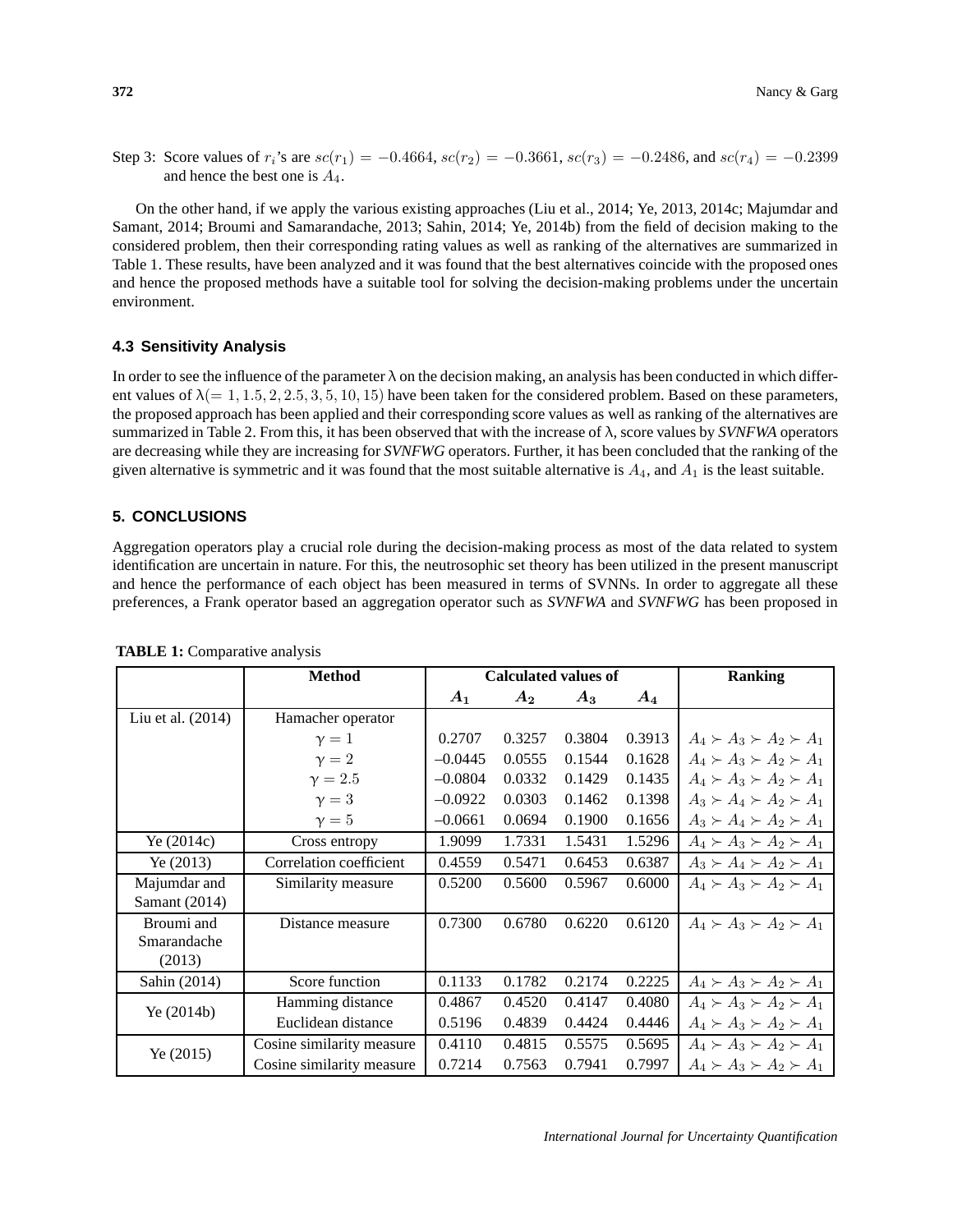|                 |                      |           | Score value of alternative | <b>Ranking</b> |           |                                     |
|-----------------|----------------------|-----------|----------------------------|----------------|-----------|-------------------------------------|
| λ               | Operator             | $A_1$     | A <sub>2</sub>             | $A_3$          | $A_4$     |                                     |
| $\rightarrow$ 1 | <i>SVNFWA</i>        | $-0.4486$ | $-0.3433$                  | $-0.2357$      | $-0.1960$ | $A_4 \succ A_3 \succ A_2 \succ A_1$ |
|                 | <b>SVNFWG</b>        | $-0.4677$ | $-0.3678$                  | $-0.2496$      | $-0.2434$ | $A_4 \succ A_3 \succ A_2 \succ A_1$ |
| 1.5             | <i>SVNFWA</i>        | $-0.4495$ | $-0.3443$                  | $-0.2363$      | $-0.1980$ | $A_4 \succ A_3 \succ A_2 \succ A_1$ |
|                 | <i>SVNFWG</i>        | $-0.4669$ | $-0.3668$                  | $-0.2490$      | $-0.2413$ | $A_4 \succ A_3 \succ A_2 \succ A_1$ |
| $\overline{2}$  | <i><b>SVNFWA</b></i> | $-0.4501$ | $-0.3450$                  | $-0.2368$      | $-0.1994$ | $A_4 \succ A_3 \succ A_2 \succ A_1$ |
|                 | <i>SVNFWG</i>        | $-0.4664$ | $-0.3661$                  | $-0.2486$      | $-0.2399$ | $A_4 \succ A_3 \succ A_2 \succ A_1$ |
| 2.5             | <i><b>SVNFWA</b></i> | $-0.4506$ | $-0.3456$                  | $-0.2371$      | $-0.2004$ | $A_4 \succ A_3 \succ A_2 \succ A_1$ |
|                 | <b>SVNFWG</b>        | $-0.4660$ | $-0.3656$                  | $-0.2484$      | $-0.2389$ | $A_4 \succ A_3 \succ A_2 \succ A_1$ |
| 3               | <b>SVNFWA</b>        | $-0.4509$ | $-0.3460$                  | $-0.2373$      | $-0.2012$ | $A_4 \succ A_3 \succ A_2 \succ A_1$ |
|                 | <b>SVNFWG</b>        | $-0.4657$ | $-0.3652$                  | $-0.2482$      | $-0.2381$ | $A_4 \succ A_3 \succ A_2 \succ A_1$ |
| 5               | <b>SVNFWA</b>        | $-0.4518$ | $-0.3471$                  | $-0.2380$      | $-0.2033$ | $A_4 \succ A_3 \succ A_2 \succ A_1$ |
|                 | <b>SVNFWG</b>        | $-0.4649$ | $-0.3642$                  | $-0.2476$      | $-0.2360$ | $A_4 \succ A_3 \succ A_2 \succ A_1$ |
| 10              | <b>SVNFWA</b>        | $-0.4530$ | $-0.3484$                  | $-0.2388$      | $-0.2074$ | $A_4 \succ A_3 \succ A_2 \succ A_1$ |
|                 | <b>SVNFWG</b>        | $-0.4639$ | $-0.3629$                  | $-0.2470$      | $-0.2336$ | $A_4 \succ A_3 \succ A_2 \succ A_1$ |
| 15              | <i><b>SVNFWA</b></i> | $-0.4536$ | $-0.3484$                  | $-0.2388$      | $-0.2060$ | $A_4 \succ A_3 \succ A_2 \succ A_1$ |
|                 | <i>SVNFWG</i>        | $-0.4635$ | $-0.3623$                  | $-0.2466$      | $-0.2324$ | $A_4 \succ A_3 \succ A_2 \succ A_1$ |

**TABLE 2:** Effect of the parameter  $\lambda$  on ranking of the alternatives

the manuscript. Some of its desirable properties have also been investigated. Further, a decision-making approach has been presented based on these operators and illustrated with a numerical example in which each alternative is assessed in terms of SVNNs. By comparison with the existing approaches, it has been concluded that the proposed operators show a more stable, practical, and optimistic nature to the decision makers during the aggregation process. Measuring values corresponding to different values of  $\lambda$  will offer the various choices to the decision makers in assessing the alternatives. Therefore, the present approach becomes more consistent and reliable to present the degree of fuzziness. In the future, we will extend it to different fields.

## **REFERENCES**

Atanassov, K. and Gargov, G., Interval-valued intuitionistic fuzzy sets, *Fuzzy Sets Syst.*, vol. **31**, pp. 343–349, 1989.

- Atanassov, K. T., Intuitionistic fuzzy sets, *Fuzzy Sets Syst.*, vol. **20**, pp. 87–96, 1986.
- Broumi, S. and Smarandache, F., Correlation coefficient of interval neutrosophic set, *Appl. Mech. Mater.*, vol. **436**, pp. 511–517, 2013.
- Broumi, S. and Smarandache, F., Single valued neutrosophic trapezoid linguistic aggregation operators based multi-attribute decision making, *Bull. Pure Appl. Sci.-Math. Stat.*, vol. **33**, no. 2, pp. 135–155, 2014.
- Frank, M. J., On the similtaneous associativity of  $f(x, y)$  and  $x + y f(x, y)$ , *Aequationes Mathematicae*, vol. **19**, no. 1, pp. 194– 226, 1979.
- Garg, H., A new generalized improved score function of interval-valued intuitionistic fuzzy sets and applications in expert systems, *Appl. Soft Comput.*, vol. **38**, pp. 988–999, 2016a.
- Garg, H., A new generalized pythagorean fuzzy information aggregation using Einstein operations and its application to decision making, *Int. J. Intell. Syst.*, vol. **31**, no. 9, pp. 886–920, 2016b.
- Garg, H., Generalized intuitionistic fuzzy interactive geometric interaction operators using Einstein t-norm and t-conorm and their application to decision making, *Comp. Ind. Eng.*, vol. **101**, pp. 53–69, 2016c.
- Garg, H., Generalized intuitionistic fuzzy multiplicative interactive geometric operators and their application to multiple criteria decision making, *Int. J. Machine Learn. Cybern.*, doi: 10.1007/s13042-015-0432-8, 2015.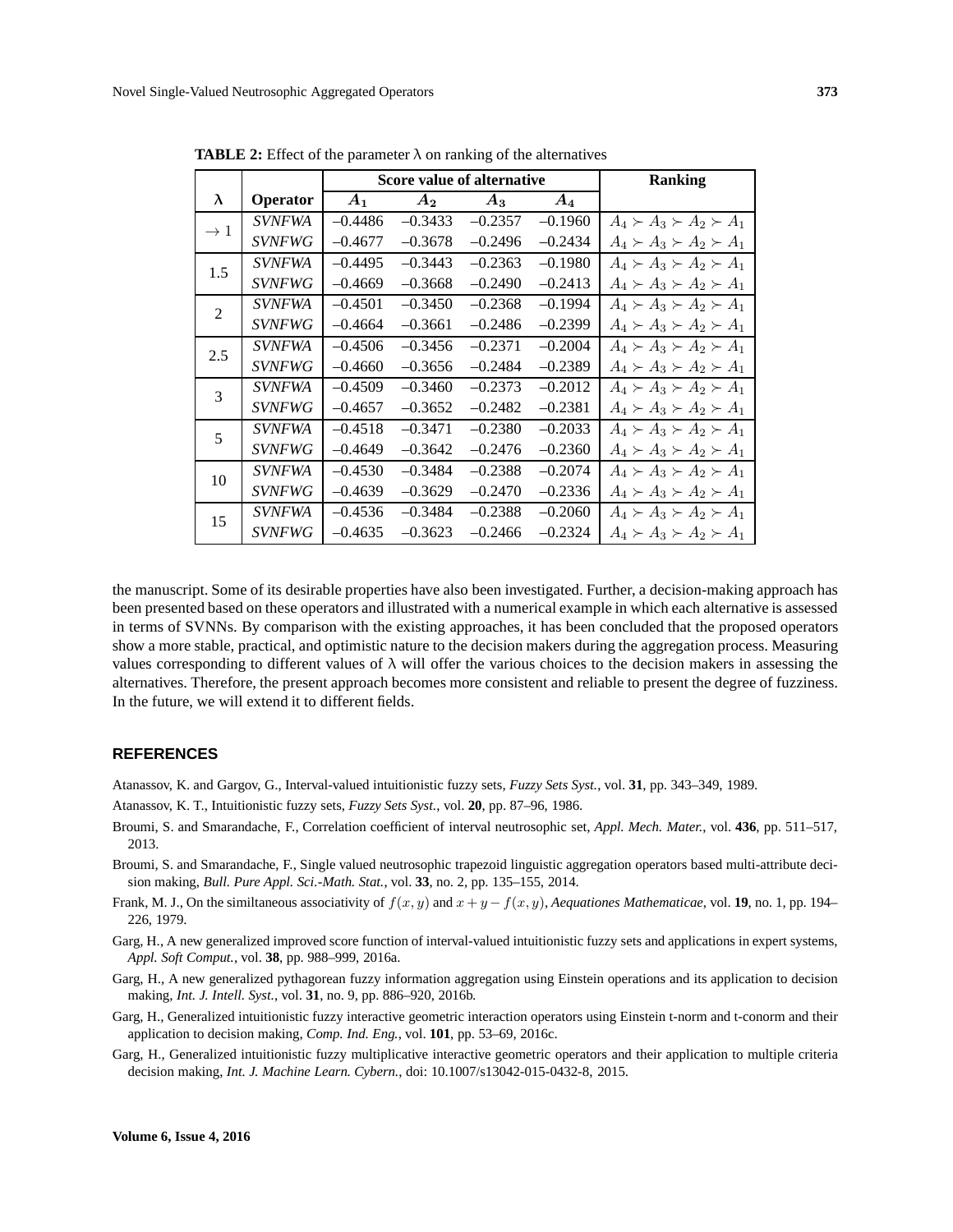- Garg, H., Some series of intuitionistic fuzzy interactive averaging aggregation operators, *SpringerPlus*, vol. **5**, no. 1, pp. 1– 27, 2016d.
- Garg, H., Agarwal, N., and Choubey, A., Entropy based multi-criteria decision making method under fuzzy environment and unknown attribute weights, *Global J. Technol. Optim.*, vol. **6**, no. 3, pp. 13–20, 2015.
- Li, Y., Liu, P., and Chen, Y., Some single valued neutrosophic number Heronian mean operators and their application in multiple attribute group decision making, *Informatica*, vol. **27**, no. 1, pp. 85–110, 2016.
- Liu, P. and Liu, X., The neutrosophic number generalized weighted power averaging operator and its application in multiple attribute group decision making, *Int. J. Machine Learn. Cybern.*, doi: 10.1007/s13042-016-0508-0, 2016.
- Liu, P. and Shi, L., The generalized hybrid weighted average operator based on interval neutrosophic hesitant set and its application to multiple attribute decision making, *Neural Comput. Appl.*, vol. **26**, no. 2, pp. 457–471, 2015.
- Liu, P., Chu, Y., Li, Y., and Chen, Y., Some generalized neutrosophic number Hamacher aggregation operators and their application to group decision making, *Int. J. Fuzzy Syst.*, vol. **16**, no. 2, pp. 242–255, 2014.
- Majumdar, P. and Samant, S. K., On similarity and entropy of neutrosophic sets, *J. Intell. Fuzzy Syst.*, vol. **26**, no. 3, pp. 1245–1252, 2014.
- Peng, J. J., Wang, J. Q., Wang, J., Zhang, H. Y., and Chen, Z. H., Simplified neutrosophic sets and their applications in multi-criteria group decision-making problems, *Int. J. Syst. Sci.*, vol. **47**, no. 10, pp. 2342–2358, 2016.
- S¸ahin, R., Multi-criteria neutrosophic decision making method based on score and accuracy functions under neutrosophic environment, http://arxiv.org/abs/1412.5202, Dec. 17, 2014.
- Smarandache, F., *A Unifying Field in Logics. Neutrosophy: Neutrosophic Probability, Set and Logic*, Rehoboth, NM: American Research Press, 1999.
- Tian, Z. P., Wang, J., Zhang, H. Y., and Wang, J. Q., Multi-criteria decision-making based on generalized prioritized aggregation operators under simplified neutrosophic uncertain linguistic environment, *Int. J. Machine Learn. Cybern.*, doi: 10.1007/s13042- 016-0552-9, 2016.
- Wang, W. and Liu, X., Intuitionistic fuzzy information aggregation using Einstein operations, *IEEE Trans. Fuzzy Syst.*, vol. **20**, no. 5, pp. 923–938, 2012.
- Wang, H., Smarandache, F., Zhang, Y. Q., and Smarandache, R., *Interval Neutrosophic Sets and Logic: Theory and Applications in Computing*, Phoenix, AZ: Hexis, 2005.
- Wang, H., Smarandache, F., Zhang, Y. Q., and Sunderraman, R., Single valued neutrosophic sets, *Multispace Multistruc.*, vol. **4**, pp. 410–413, 2010.
- Xu, Z. S., Intuitionistic fuzzy aggregation operators, *IEEE Trans. Fuzzy Syst.*, vol. **15**, no. 6, pp. 1179–1187, 2007.
- Xu, Z. and Chen, J., Approach to group decision making based on interval valued intuitionistic judgment matrices, *Syst. Eng.— Theory Pract.*, vol. **27**, no. 4, pp. 126–133, 2007.
- Xu, Z. S. and Hu, H., Projection models for intuitionistic fuzzy multiple attribute decision making, *Int. J. Inf. Technol. Decis. Making*, vol. **9**, no. 2, pp. 267–280, 2010.
- Xu, Z. S. and Yager, R. R., Some geometric aggregation operators based on intuitionistic fuzzy sets, *Int. J. General Syst.*, vol. **35**, pp. 417–433, 2006.
- Xu, Z. and Zhao, N., Information fusion for intuitionistic fuzzy decision making: an overview, *Inf. Fusion*, vol. **28**, pp. 10–23, 2016.
- Yager, R. R., On ordered weighted averaging aggregation operators in multi-criteria decision making, *IEEE Trans. Syst., Man Cybern.*, vol. **18**, no. 1, pp. 183–190, 1988.
- Ye, J., A multicriteria decision-making method using aggregation operators for simplified neutrosophic sets, *Int. J. Gen. Syst.*, vol. **26**, no. 5, pp. 2459–2466, 2014a.
- Ye, J., Improved cosine similarity measures of simplified neutrosophic sets for medical diagnoses, *Artif. Intell. Med.*, vol. **63**, pp. 171–179, 2015.
- Ye, J., Multicriteria decision making method using the correlation coefficient under single-value neutrosophic environment, *Int. J. Gen. Syst.*, vol. **42**, no. 4, pp. 386–394, 2013.
- Ye, J., Similarity measures between interval neutrosophic sets and their applications in multicriteria decision-making, *Int. J. Intell. Fuzzy Syst.*, vol. **26**, no. 1, pp. 165–172, 2014b.